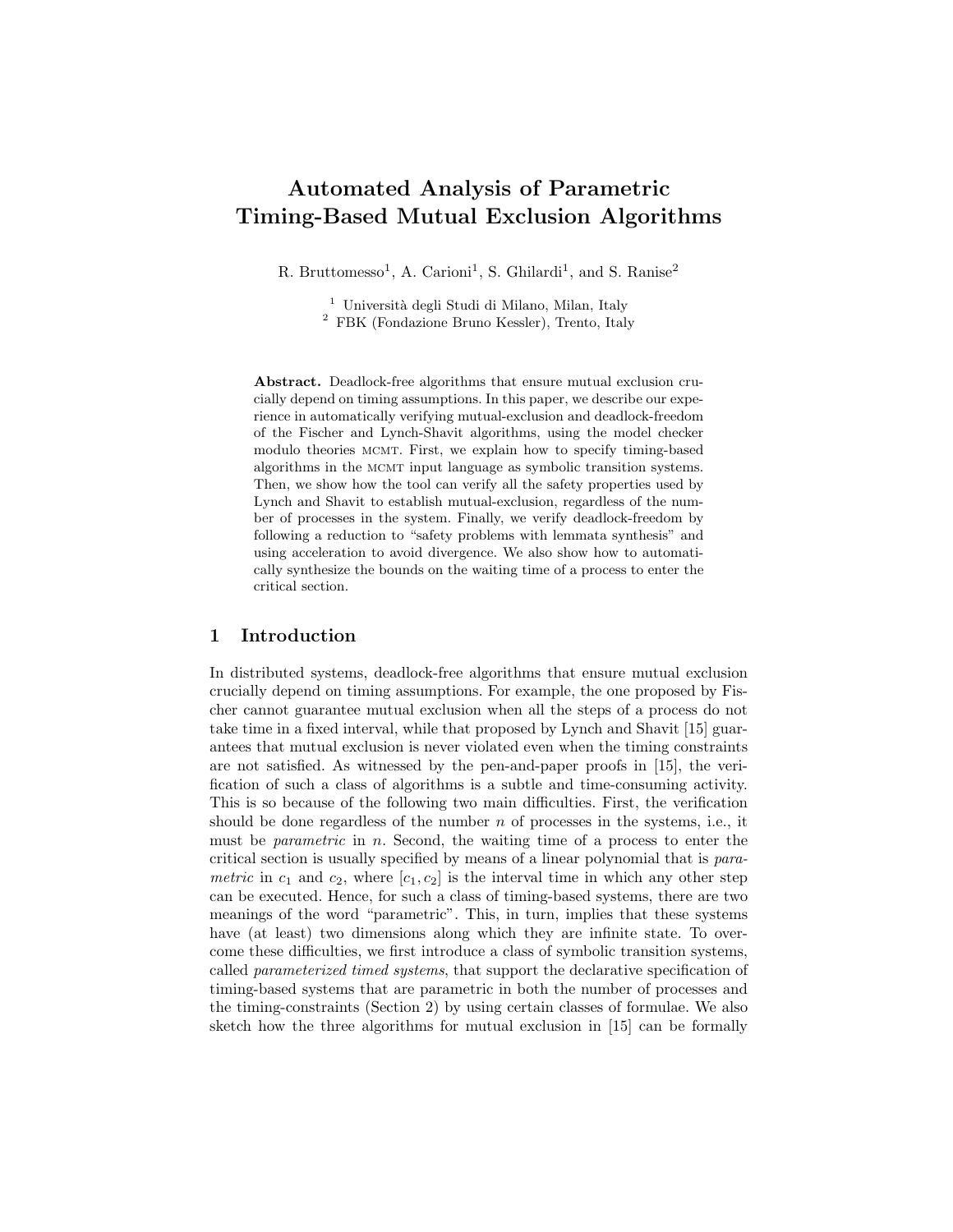described as parameterized timed systems (Section 4). Then, we explain how to automatically solve reachability problems for parametric timed systems by using the Model Checker Modulo Theories (MCMT) [11] (Section 3). The tool uses Satisfiability Modulo Theories (SMT) techniques that cope with both kinds of parameters uniformly. Although the reachability problem for parameterized timed systems is undecidable, our experiments show that MCMT terminates when analyzing mutual exclusion and all the other safety properties considered in [15] for all the three algorithms (Section 5). Interestingly, safety properties can also be used to automatically verify deadlock-freedom by reducing the analysis of the liveness property to reachability problems as outlined below. The key observation is that the bound on the waiting time to enter the critical section is independent of the number  $n$  of processes in the system. Thus, deadlock-freedom reduces to show that it is impossible, starting from a reachable state of the system, to reach the states where an interval of time has passed which is longer than the bound without recording the event that a process has entered the critical section. In order to make the tool converge on these new problems, we use acceleration techniques. The role of lemmata is crucial to specify invariants overapproximating the notion of a "reachable state": first (Section 6.1), we show how MCMT is able to check the invariants identified in [15] and use them as lemmata to prove deadlock-freedom. Then (Section 6.2), we explain a technique to automatically synthesize such lemmata again by using MCMT and we report about our findings in its application for the fully automated verification of deadlock-freedom.

## 2 Parameterized Timed Systems

The notion of parameterized time system is an extension of that of parametrised timed network in [3] with shared variables and universal conditions in the time elapsing transitions. Informally, a parameterized timed system is formed by a collection of finitely many identical processes. Each process is a finite state automaton extended with data and clock variables, that may be local or shared. There are two kinds of transitions: one modelling the passing of time (specified by incrementing the clocks of the same amount of time) and another one in which data variables are updated and a given number of processes (usually 1 or 2) synchronize and change their states simultaneously. Transitions of the first kind (called *time elapsing*) may be guarded by "universal" conditions on the values of the clocks, i.e. by predicates involving the values of a finite but unknown number of clocks. If the guard is satisfied, all the clock variables are added of the same amount of time while the values stored in the data variables are left unchanged. Universal conditions in time elapsing transitions allow us to model the so-called location invariants, i.e. guards forcing a process to leave a certain location before a fixed amount of time has passed. Transitions of the second kind (called location) are guarded by "existential" conditions on the data and clock variables, i.e. by predicates involving a finite and known number of processes. If the guard is satisfied, both the data and clock variables of the involved processes are updated; for example, the value of some clocks may be reset. Initially, all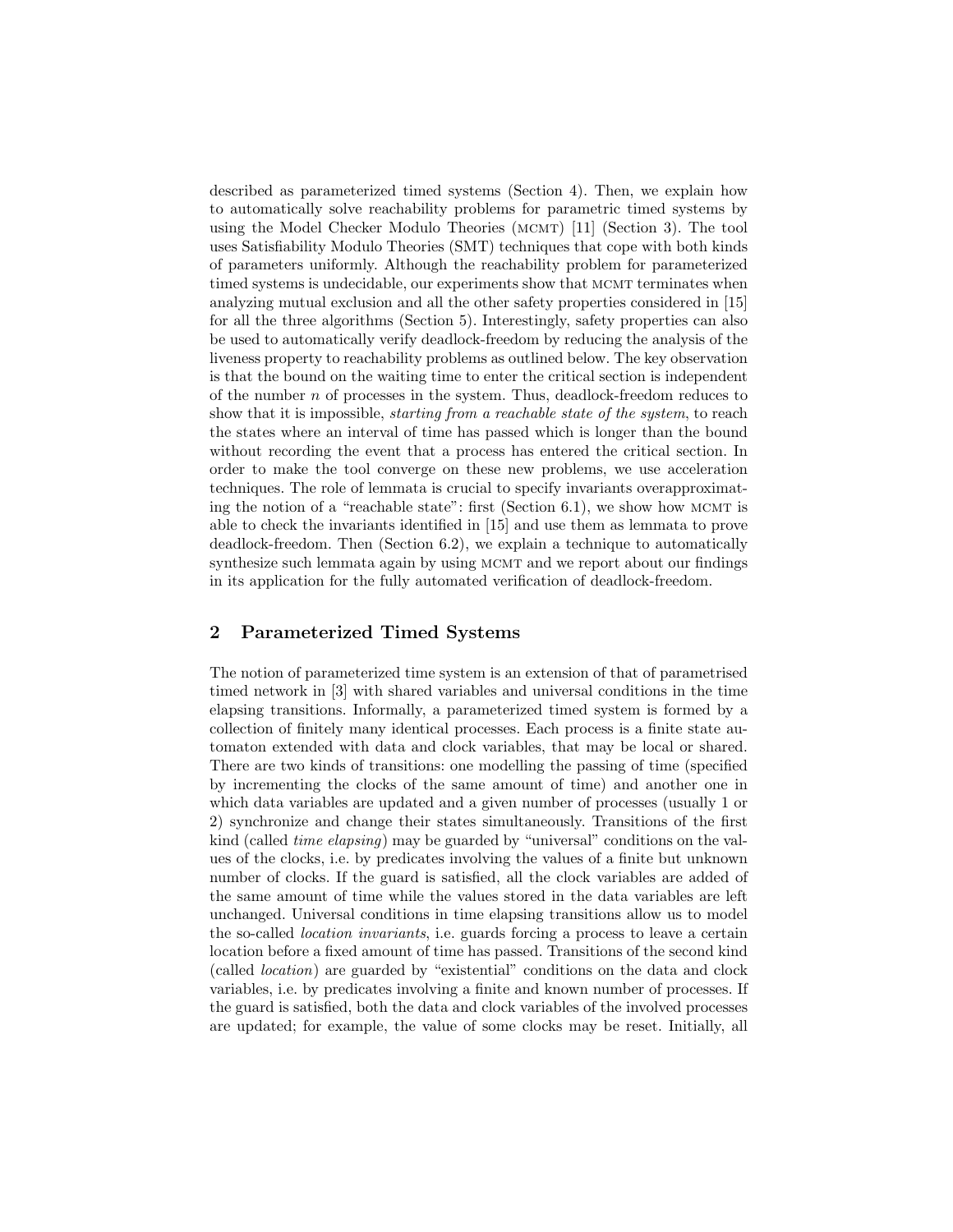the processes are in a distinguished initial state and their clock variables are set to zero. The value of the clocks is always positive and ranges over R, thereby modeling a continuous flow of the time.

In the rest of this section, we explain how parameterized timed systems can be specified in the formal framework of [10] underlying the infinite state model checker mcmt [11]. The idea is to use guarded assignment transition systems whereby state variables are functions mapping a subset of the integers (used as identifiers of the processes) to either a finite subset of the integers representing the locations of the automaton or an infinite set of time points, representing the values of the clocks. For simplicity, we provide only an abstract characterization of the fragment of the mcmt input language that will be used to specify the class of parameterized timed systems; the concrete syntax can be found in the on-line user manual available at [21].

Formalization. We use multi-sorted first-order logic extended with the ternary expression constructor "if-then-else." We consider a sort INDEX for indexes of arrays, the sorts INT and REAL for elements of arrays,  $ARRAY_{INT}$  and  $ARRAY_{REAL}$ for arrays indexed over INDEX and storing elements of sort INT and REAL, respectively. We assume the availability of the arithmetic symbols of Linear Arithmetic  $(e.g., + \text{ and } \leq)$  and of the binary symbols  $[-]_{INT} : ARRAY_{INT}$ , INDEX  $\rightarrow$  INT and  $[-]_{REAL}$ : ARRAY<sub>REAL</sub>, INDEX  $\rightarrow$  REAL to denote the array dereferencing operations (by abuse of notation, we omit the subscript INT or REAL when this is clear from the context). Semantically, we shall consider the class of structures where (i) INDEX is interpreted as a finite subset of the integers; (ii) INT is interpreted as  $\mathbb{Z}$ , REAL as  $\mathbb{R}$ , and the usual arithmetic symbols have their standard meanings; and (iii)  $ARRAY_{INT}$  and  $ARRAY_{REAL}$  are interpreted as the set of functions from a finite subset of the integers to  $\mathbb Z$  and  $\mathbb R$ , respectively, and  $\Box$  is interpreted as function application. According to the SMT-LIB standard [18], a pair comprising a set of symbols and a class of structures (also called models) identifies a theory: the theory described above will be called PTS in the rest of the paper.

If i is a tuple of variables of sort INDEX and **a** a tuple of array variables,  $a[i]$ is a tuple comprising all terms of the kind  $a[i]$  for  $a \in \mathbf{a}, i \in i$ ; when writing  $\phi(\underline{i}, \mathbf{a}[\underline{i}]),$  we mean that  $\phi$  is a quantifier-free formula, that the *i*'s are the only variables of sort INDEX occurring in  $\phi$  and that all the variables of sort INT or **REAL** occurring in  $\phi$  have been replaced by the terms  $a[i]$  of the corresponding sorts. A  $\forall^{I}$ -formula is a formula of the kind  $\forall i \phi(i, \mathbf{a}[i])$  and an  $\exists^{I}$ -formula is a formula of the kind  $\exists i \phi(i, \mathbf{a}[i])$ .

A parameterized timed system pts is a tuple

$$
\langle \mathbf{p}, \mathbf{a}, Ax, I, \{L_i(\mathbf{a}, \mathbf{a}')\}_i, E(\mathbf{a}, \mathbf{a}')\rangle
$$

where  $\bf{p}$  is a tuple of parameters,  $\bf{a}$  is a tuple of state variables, Ax is a finite set of system axioms,  $I$  is the *initial state* formula,  $L_i$  is a finite set of *location* transitions, and  $E$  is a *time elapsing* transition. (Intuitively, **a** and **a**' denote the values of the state variables immediately before and after, respectively, of the execution of a transition.) We also assume the following proviso on the components of the pts.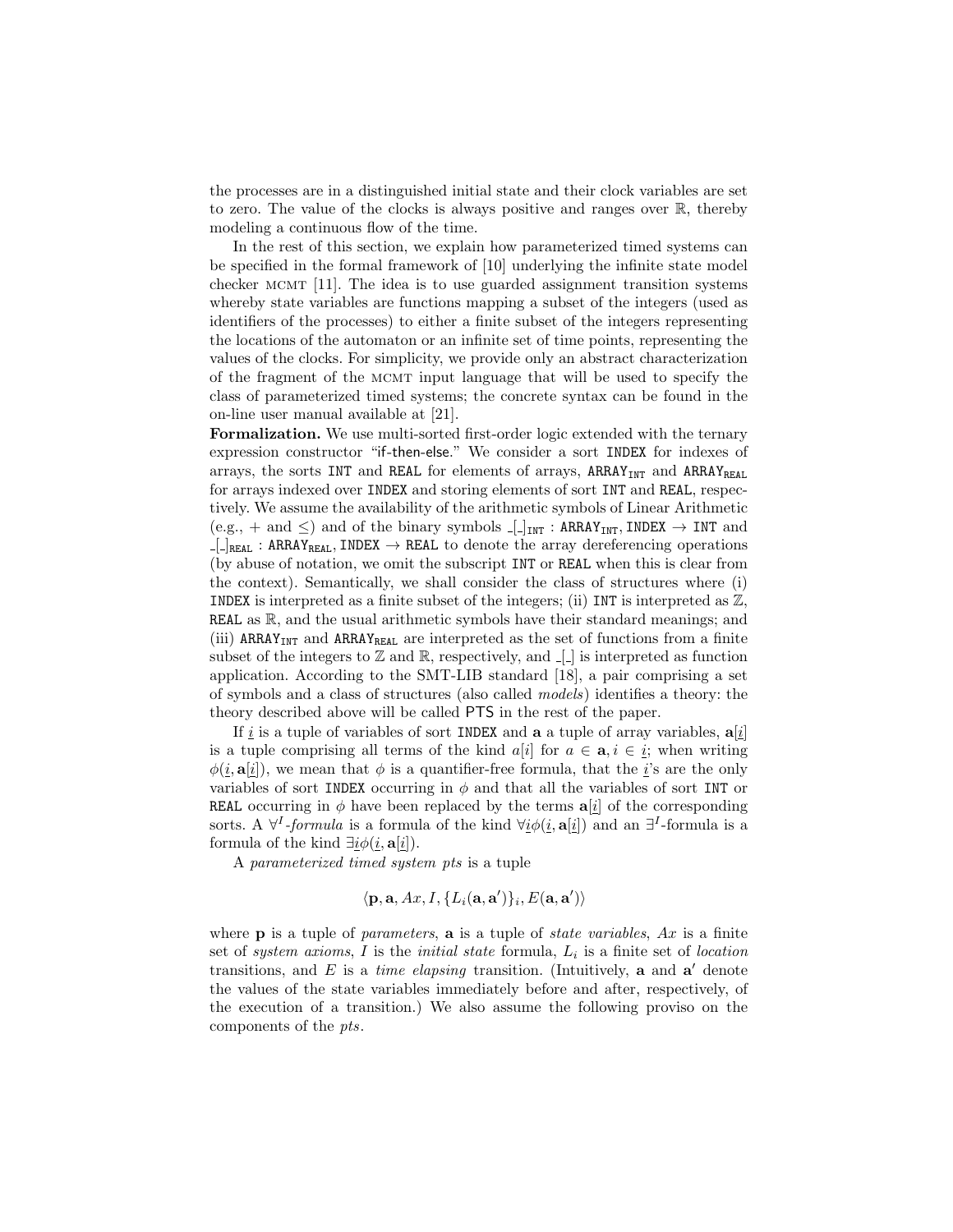**Parameters.** The tuple **p** is composed of an array constant id of sort  $ARRAY_{INT}$ and a tuple  $\mathbf{p}_r$  of constants of sort REAL. The constant id maps indexes to a finite (unknown) set of integers to allow for indirect dereference of arrays by integers. We assume id to be injective—i.e., it satisfies  $\forall i, j. (id[i] = id[j] \rightarrow i = j)$ —and its co-domain to be the set of positive integers—i.e., it also satisfies  $\forall i. (id[i] > 0)$ . In other words, id is a "casting" function from integers to indexes; for more details on the role of id, the reader is pointed to [4]. In the rest of the paper, for the sake of simplicity, we will simply write i in place of  $id[i]$  (this syntactic sugar is also allowed by mcmt input language) and omit to list id among the parameters in p. The fact that 0 and negative integers cannot be considered as identifiers will turn out to be useful in the specification of the algorithms considered in this paper. The constants in the tuple  $p<sub>r</sub>$  are called *real-valued parameters* and will be used to represent time bounds of a parameterized timed system which can be subject to some constraints, such as being strictly positive or one being larger than another. All the elements in p do not change their values over any run of the parameterized timed system.

State variables. The tuple a is partitioned into two disjoint tuples b and c of sort ARRAY<sub>INT</sub> and ARRAY<sub>REAL</sub>, respectively. The variables in **b** are the data variables and those in c are the clock variables. Concerning data variables, we assume that there exists a distinguished variable  $pc$ , short for program counter, mapping indexes to a finite (known) set of integers that represent the control locations of an automaton. Without loss of generality, we assume pc to be constrained by  $\forall i. (1 \leq pc[i] \land pc[i] \leq \ell)$  (abbreviated as  $pc \in [1, \ell]$ ) for some given value  $\ell \geq 1$  (corresponding to the number of control locations). The updates to the clock variables in  $c$  model the flow of time. We assume that the tuple  $c$  contains a distinguished variable  $pc_{clock}$  that measures the time a process is staying in a given location. Thus,  $pc_{clock}$  is initialized to zero and reset every time the corresponding location is changed. In our framework, a shared (data or clock) variable  $a$  is modeled as a "constant" array, i.e.  $a$  is initialized and updated so that the invariant  $\forall i, j.(a[i] = a[j])$  (abbreviated as global(a)) is maintained. In the rest of the paper, abusing notation, we shall write a instead of  $a[i]$  or  $a[j]$ , etc. to emphasize that the exact value of the index used to dereference a constant array is immaterial.

System axioms. Constraints on parameters p (linear inequalities and the like) are included in the set  $Ax$  of system axioms: these axioms are added to the theory PTS and used in the satisfiability tests modulo PTS mentioned in next Section. Obvious invariants known to the user (e.g., the fact that the values of the clocks are always nonnegative, the above assertions  $pc \in [1, \ell],$  global(a), etc.) can be introduced as further system axioms in MCMT specification files so that the tool can make use of them too.

Initial state formula. We assume  $I(\mathbf{a})$  to be a  $\forall^{I}$ -formula.

**Location transition formulae.** We assume  $L_i(\mathbf{a}, \mathbf{a}')$  to be of the form

$$
\exists i (\phi_L(i, \mathbf{a}[i]) \ \land \ \bigwedge_{a \in \mathbf{a}} a' = \lambda j. \ Upd_a(j, i, \mathbf{a}[i], \mathbf{a}[j])),
$$
\n(1)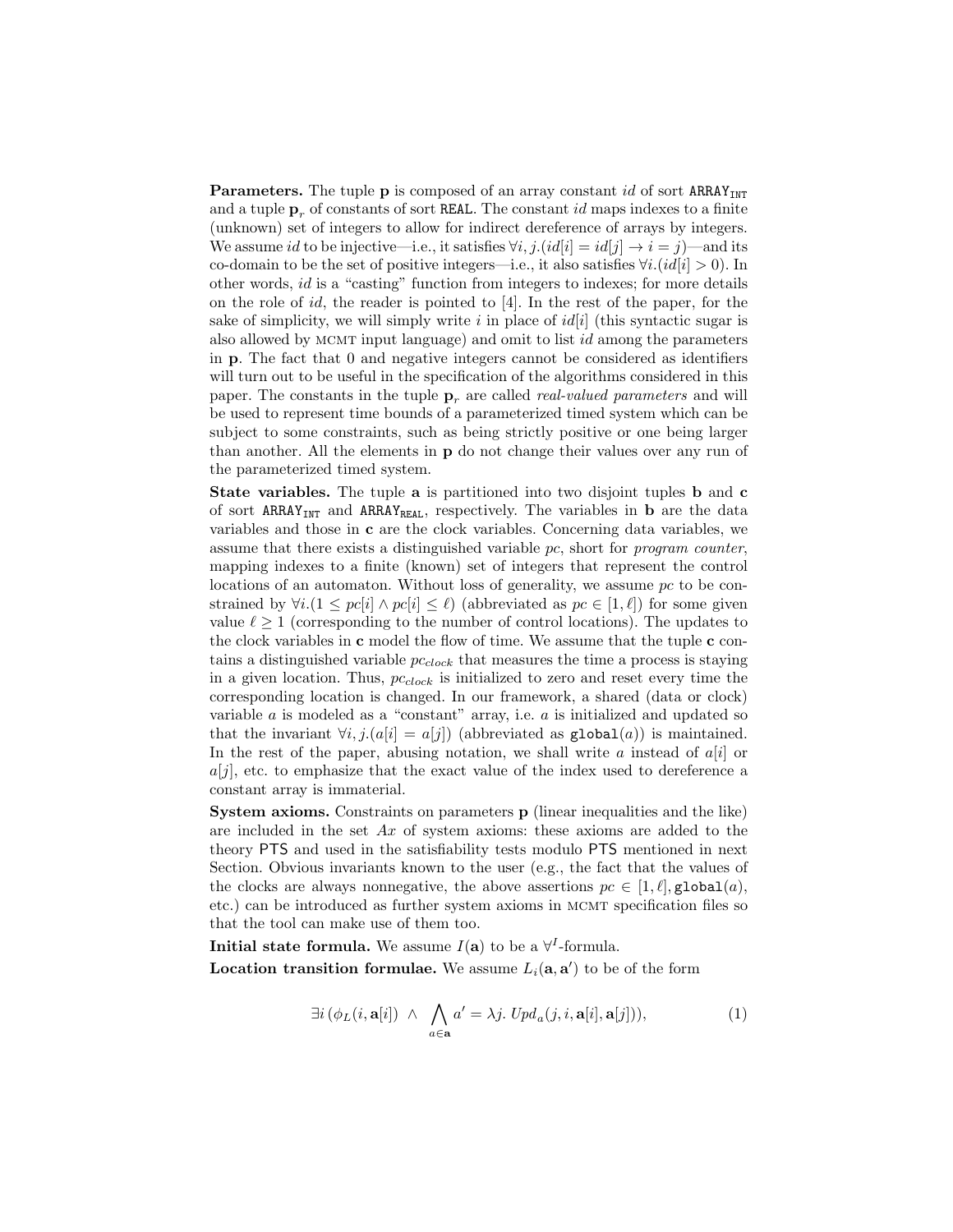where i is a variable of sort INDEX,  $\phi_L$  is a conjunction of literals, and the  $Upd_a$ are functions defined by cases, i.e., by suitably nested if-then-else expressions whose conditionals are again conjunctions of literals. To keep the technicalities to a minimum and since this is sufficient for the systems considered in this paper, we consider only one existentially quantified variable  $i$  in  $(1)$ . However, the discussion can be generalized to location transitions with two quantified variables, which are supported by mcmt and allow one to model a wide class of systems, as observed in [10].

Time elapsing transition. We assume  $E(\mathbf{a}, \mathbf{a}')$  to be of the form

$$
\exists \varepsilon \ge 0 \ (\forall j \ \phi_G(j, \mathbf{a}[j], \varepsilon) \land \mathbf{b}' = \mathbf{b} \land \mathbf{c}' = \lambda j.(\mathbf{c}[j] + \epsilon)), \tag{2}
$$

where  $\phi_G$  is a quantifier free formula,  $\varepsilon$  is a variable of sort REAL, and equality of tuples of variables is interpreted as the conjunction of componentwise equalities. The universal guard  $\forall j \phi_G(j, \mathbf{a}[j], \varepsilon)$  is typically used to model a location invariant.

#### 3 Reachability for Parameterized Timed Systems

Let  $\pi := \langle \mathbf{p}, \mathbf{a}, Ax, I, \{L_h(\mathbf{a}, \mathbf{a}')\}_h, E(\mathbf{a}, \mathbf{a}')\rangle$  be a parameterized timed system and  $U(\mathbf{a})$  be an  $\exists^{I}$ -formula, i.e., a formula of the form  $\exists i.\phi(i,\mathbf{a}[i])$ . Assuming that the unsafe formula is an  $\exists^{I}$ -formula allows us to express the complement of a large class of safety properties as these can usually be encoded as  $\forall^{I}$ -formulae. For example, if location 4 is the critical section location, the set of unsafe states violating the mutual exclusion property can be expressed by the  $\exists^{I}$ -formula  $\exists i_1, i_2. (i_1 \neq i_2 \land pc[i_1] = 4 \land pc[i_2] = 4)$ , saying that two distinct processes are in the critical section at the same time.

Given  $\pi$  and  $U(\mathbf{a})$ , the symbolic backward reachability procedure iteratively computes the set of backward reachable states  $BR(a)$  as follows. Preliminarily, let us put  $\tau(\mathbf{a}, \mathbf{a}') := \bigvee_h L_h(\mathbf{a}, \mathbf{a}') \vee E(\mathbf{a}, \mathbf{a}')$ ; define also (for  $n \geq 0$ ) the *n-preimage* of a formula  $K(\mathbf{a})$  as

$$
Pre^{0}(\tau, K) := K \text{ and } Pre^{n+1}(\tau, K) := Pre(\tau, Pre^{n}(\tau, K)),
$$

where  $Pre(\tau, K) := \exists \mathbf{a}' \cdot (\tau(\mathbf{a}, \mathbf{a}') \wedge K(\mathbf{a}'))$ . Intuitively,  $Pre^n(\tau, U)$  describes the set of backward reachable states in  $n \geq 0$  steps. At the *n*-th iteration, the *back*ward reachability procedure computes the formula  $BR^n(\tau, U) := \bigvee_{i=0}^n Pre^i(\tau, U)$ representing the set of states which are backward reachable from the states in U with at most n steps. While computing  $BR^n(\tau, U)$ , the procedure also checks whether the system is unsafe by establishing if the formula  $I \wedge Pre^n(\tau, U)$  is satisfiable modulo PTS (safety test) or whether a fix-point has been reached by checking if  $(BR^n(\tau, U) \to BR^{n-1}(\tau, U))$  is PTS-valid or, equivalently, if the formula  $BR^n(\tau, U) \wedge \neg BR^{n-1}(\tau, U)$  is PTS-unsatisfiable (*fix-point test*). If a safety test is positive, the procedure returns UNSAFE; if this does not happen and a fixed point is reached, the procedure returns SAFE.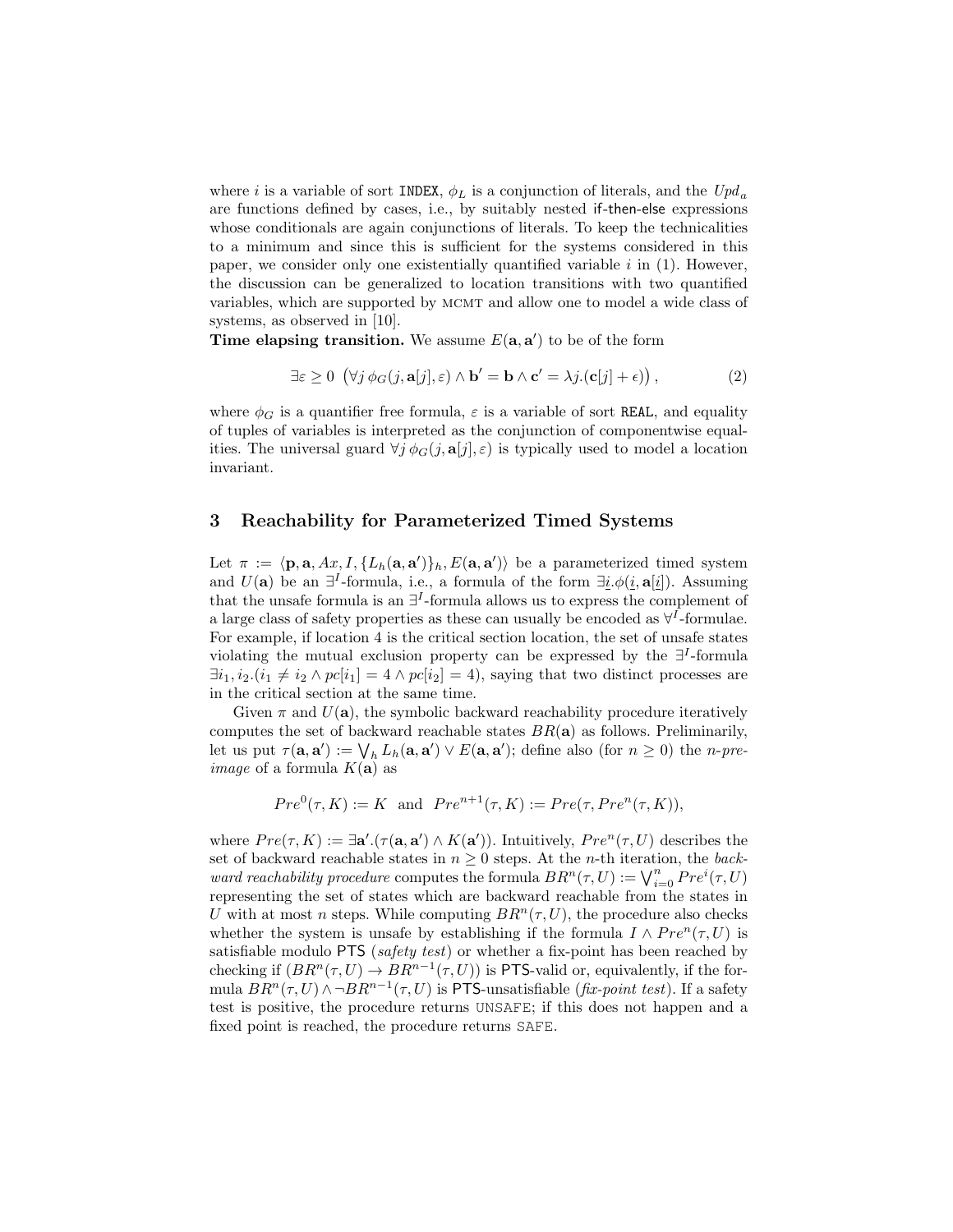The essential requirement in order to mechanize the procedure (which might be non-terminating for various known general reasons) is the closure of  $\exists^{I}$ formulae under preimage computation. In this way, in fact, a formula in the sequence  $BR_0, BR_1, \ldots$ , is an  $\exists^I$ -formula and we need to check the satisfiability of conjunctions of  $\exists^{I}$ - and  $\forall^{I}$ -formulae, which is decidable by using a general result in [10]. Let K be an  $\exists^{I}$  formula; while it is easy to show that  $Pre(L, K)$  is equivalent to an  $\exists^{I}$ -formula for any location transition L, it is unfortunately impossible to prove it for  $Pre(E, K)$ . Although the existential variable  $\varepsilon$  can be eliminated by using a standard quantifier-elimination procedure for Linear Real arithmetic, the main difficulty is posed by the universal guard in (2), namely  $\forall j.\phi_G(j, \mathbf{a}[j], \epsilon)$ . In fact, it is known (see, e.g., [2]) that universal conditions are difficult to analyze automatically and require approximation techniques. In MCMT, the system is approximated by using the stopping failures model [16] (similar to the "approximate model" of  $[1, 2]$ ). According to this model, processes can crash at any time and crashed processes remain so. In this way, the approximated system admits more runs than the original one and thus satisfies fewer safety properties. As a consequence, if the approximated system enjoys a safety property, then we are entitled to conclude that also the original system does so. In fact, establishing a safety property for the approximate system means that the system enjoys that property in a "fault-tolerant way", i.e., even in presence of failures. This will be the case for all safety properties considered in this paper and also for the deadlock freedom properties (modulo some provisoes discussed in Section 6 below). For a detailed description of how MCMT implements the stopping failures model and for information on how to check whether an unsafety trace applies to the original system, the reader is pointed to [4] (again, all unsafety traces found in the experiments of this paper can be proved to apply to the original version of the system without failures). We just point out that after moving to the stopping failures model the desired closure property of ∃<sup>*I*</sup>-formulae under preimages holds.

## 4 The Lynch-Shavit Algorithm

Lynch and Shavit [15] develop a time-based algorithm for mutual exclusion by combining two other algorithms for mutual exclusion: a Lamport style asynchronous algorithm (see, e.g., [16]) and the well-known Fischer's timed mutual exclusion algorithm. The three algorithms presented in [15] consist of a finite (but unknown) number n of identical processes running concurrently. Each process is composed of four regions of code:

- remainder: the region of code not concerned with the access to critical resources;
- trying: the region of code where the process tries to acquire access to the critical region;
- critical: the region of code with exclusive access;
- exit: the region of code where the process exits from the critical region.

#### Process i:

repeat forever remainder region trying region critical region exit region end repeat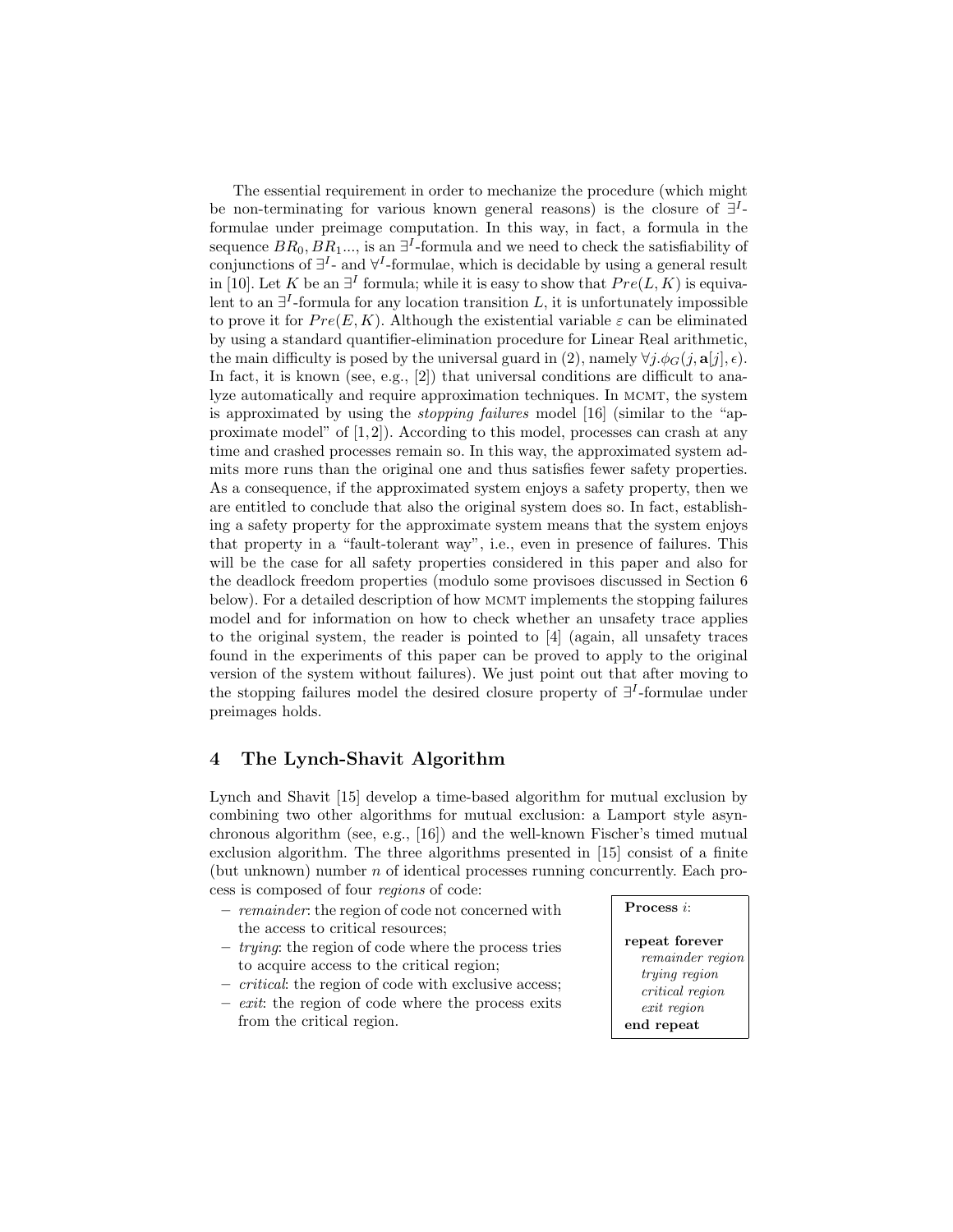

Fig. 1. The three Algorithms from [15] (code for process  $i$ ): (1) Lamport's Style Mutual Exclusion; (2) Fisher's Timed Mutual Exclusion; (3) Lynch-Shavit's Combined Mutual Exclusion.

The pseudo-code of a process  $i$  belonging to the three algorithms (taken verbatim from [15]) is shown in Figure 1. Algorithm 1 is asynchronous while Algorithms 2 and 3 are timing-based: the time interval between successive steps of a process  $i$  is assumed to range in some interval of time when i is in its trying or exit region. The instruction  $pause(k)$  causes the process to delay by a number  $k-1$ of steps. Intuitively,  $pause(k)$  is equivalent to a sequence of  $k-1$  no-operations. The idea is to choose values for time parameters in Algorithms 2 and 3 so as to guarantee the two key properties:

- Mutual Exclusion (MEX): in any reachable state, at most one process is in its critical region;
- Deadlock Freedom (DF): in any execution, if some process is in the *trying* region, and no process is in the critical region, then eventually some process enters the critical region.

Algorithm 1 enjoys property MEX but not DF. Two timing constraints are crucial for Algorithms 2 and 3 [15]:  $(TC1)$  the time interval between successive steps of a process i should be contained in  $[c_1, c_2]$  (for  $0 < c_1 \leq c_2 < \infty$ ) when i is in its trying or exit region and (TC2) delay  $\geq C = c_2/c_1$  where C is called the *time uncertainty*. If  $(TC1)-(TC2)$  are satisfied, then both Algorithms 2, 3 satisfy MEX and DF, otherwise Algorithm 2 satisfies only property DF and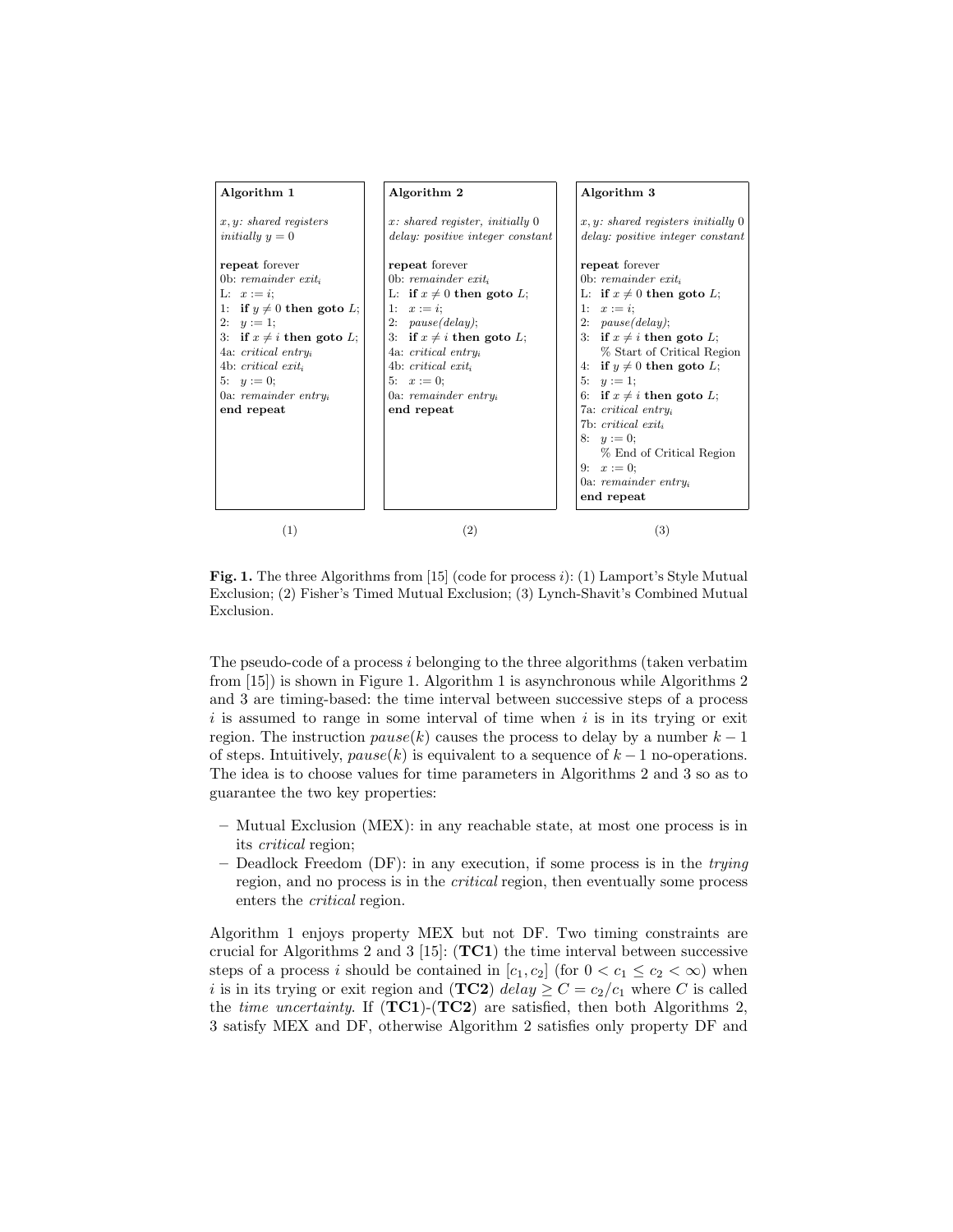Algorithm 3 satisfies only property MEX. Since, ideally, timing-based algorithms should guarantee mutual exclusion regardless of the timing constraints, in this sense, Algorithm 3 is better designed than Algorithms 1 and 2.

Algorithm 1 can be formalized by a parameterized timed system

$$
\pi_1 := \langle \emptyset, \langle pc, x, y \rangle, \{\texttt{global}(x), \texttt{global}(y), pc \in [1, 9]\}, I, LT_1, \emptyset \rangle
$$

where  $I := \forall i. p c[i] = 1 \land y = 0$  and the integers 1, ..., 9 stands for the labels  $0b, ..., 0a$  in the pseudo-code,  $LT_1$  contains the location transition corresponding to the various instructions in the pseudo-code. The tuple of parameters and the set of time elapsing formulae of  $\pi_1$  are empty since time plays no role for an asynchronous algorithm like the Algorithm 1.

Algorithm  $h \in \{2,3\}$  is formalized by a parameterized timed system of the form  $\pi_h := \langle \mathbf{p}, \mathbf{a}_h, Ax_h, I_h, LT_h, TE_h \rangle$ , where

$$
\mathbf{p} := \langle C, F, G \rangle, \quad \mathbf{a}_2 := \langle pc, pc_{clock}, x \rangle, \quad \mathbf{a}_3 := \langle pc, pc_{clock}, x, y \rangle, Ax_2 := Ax \cup \{ pc \in [1, 9] \}, \quad Ax_3 := Ax \cup \{ pc \in [1, 13], \text{global}(y) \}, \text{with } Ax := \{ G \ge F, F \ge C, C \ge 1, \text{global}(x), \forall i. pc_{clock}[i] \ge 0 \}, I_2 := \forall i. pc[i] = 1 \land x = 0, \quad I_3 := \forall i. pc[i] = 1 \land x = 0 \land y = 0,
$$

the location transition formulae in  $LT<sub>h</sub>$  are derived from the pseudo-code as for Algorithm 1, the time elapsing formulae in  $TE<sub>h</sub>$  is of the form (2), and the matrix  $\phi_G$  of the universal guard is a conjunction of formulae of the form

$$
pc[j] = q \rightarrow pc_{clock}[j] + \varepsilon \le B_q \tag{3}
$$

saying that the location q has a bound  $B_q$  that cannot be violated if  $pc_{clock}[j]$  is updated to  $pc_{clock}[j] + \varepsilon$ . (Recall that transitions of the form (1) should have set the special clock variable  $pc_{clock}[j]$  to 0 as soon as the process j enters location q.) Two clarifications about the role of the parameters  $C, F$ , and  $G$  are mandatory (the full formalization of Algorithm 2 is reported in Appendix B).

First observe that, without loss of generality, it is possible to assume  $c_1 = 1$ : in this way we will be able to use only Linear Arithmetic constraints, as prescribed by the definition of parameterized timed system of Section 2. Thus we have  $C = c_2/c_1 = c_2$ . Because of the timing constraint (TC1), a process is forced to remain in a location belonging to the trying or exit regions for at least 1 and at most C time units. This is encoded in  $\pi_h$  (for  $h \in \{2,3\}$ ) with the two following conditions (i)-(ii). Condition (i) adds  $pc_{clock}[i] \geq 1$  to the guards of those location transition formulae that modify a control location inside the *trying* or the *exit* regions. Condition  $(ii)$  adds a conjuct of the form  $(3)$  to the universal guard of the time elapsing formulae with  $B<sub>q</sub>$  set to C, for each location inside the trying or exit regions; the only exception is for the location corresponding to the pause instruction, i.e., line 2 in the pseudo-code of Algorithms 2 and 3.

The second clarification is about the absence of the parameter *delay* and the presence of the parameters  $F$  and  $G$  that do not occur in the pseudo-code of Algorithms 2 and 3. The idea is to replace the obvious Non-Linear Arithmetic constraint in the formulae of  $\pi_h$  (for  $h \in \{2,3\}$ ) modelling pause(delay) with a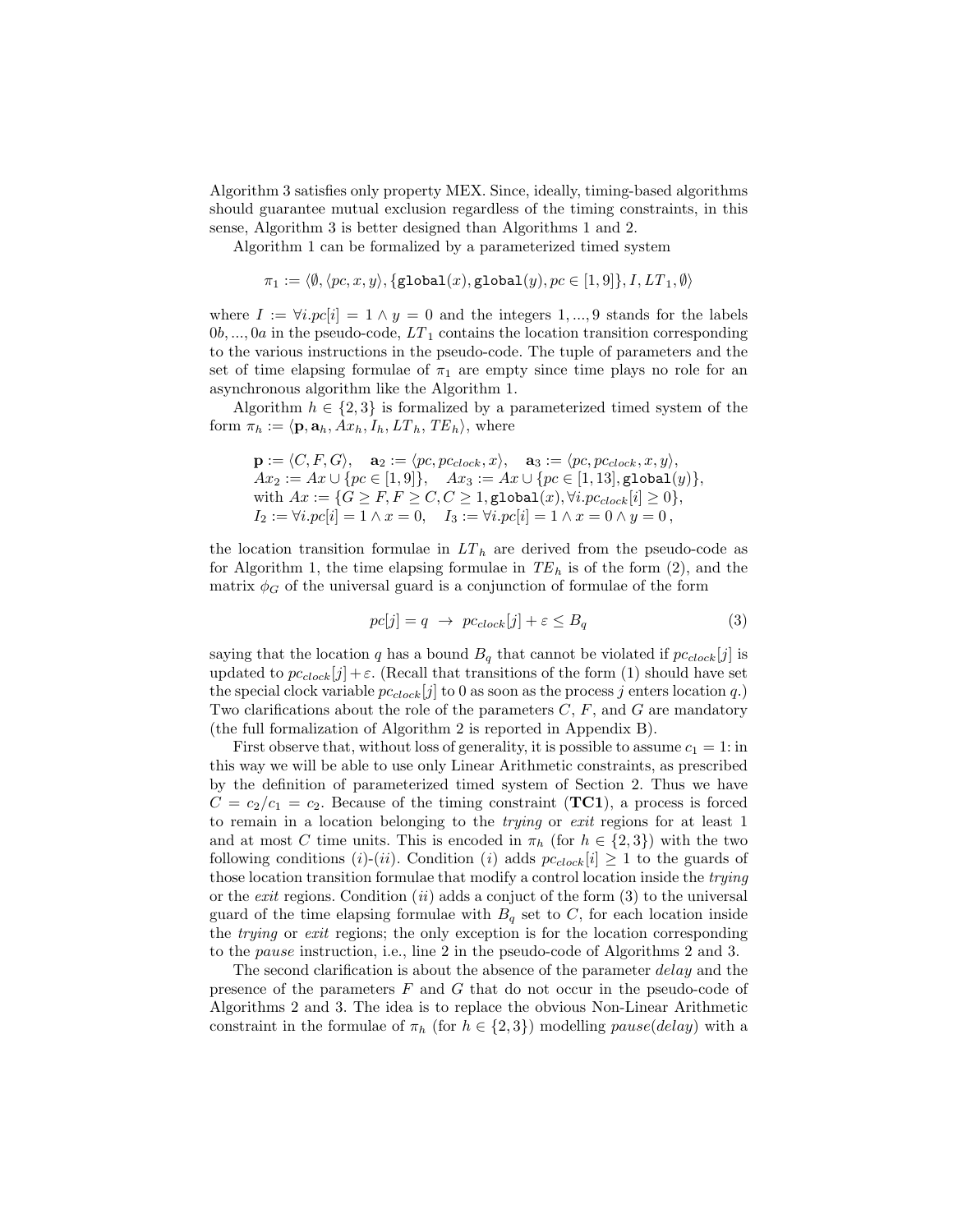linear one involving  $F$  and  $G$ . In fact, the naive encoding of  $pause(delay)$  would require the use of the non-linear term  $delay * C$  to count the the number of nullary operations that the process should wait before continuing its computations. Fortunately, as observed in [15], the key property of pause(delay) is that its duration is greater than the time uncertainty  $C$ . Thus, the two additional parameters  $F$  and  $G$  are used to model the minimum and maximum time span that a process can spend inside  $pause(delay)$ . In this way, the time constraint (TC2) is encoded in  $\pi_h$  (for  $h \in \{2,3\}$ ) by adding (i) the condition  $pc_{clock}[i] \geq F$ to the guard of the transition location in  $LT<sub>h</sub>$  modifying the control location q and  $(ii)$  a conjunct of the form  $(3)$  in the universal guard of the time elapsing formulae in  $TE_h$  with  $B_q$  set to G, where q is the control location associated to the pause instruction (i.e., line 2 in the pseudo-code of Algorithms 2 and 3).

#### 5 Automated Verification of Mutual Exclusion

We begin by reporting the results of our experiments on verifying the mutual exclusion and other safety properties of the three algorithms. All the specification files and scripts used in our experiments can be downloaded from the web page http://www.oprover.org/mcmt\_lynch\_shavit.html.

| Protocol     | Property   | Result | Time (s)                             | <b>Notes</b>            |
|--------------|------------|--------|--------------------------------------|-------------------------|
| Lamport      | <b>MEX</b> | safe   | 0.04                                 |                         |
| Fischer      | <b>MEX</b> | safe   | 2.64                                 | T. c. specified         |
|              | <b>MEX</b> | unsafe | 3.73                                 | T. c. not specified     |
|              | $MEX + I1$ | safe   | $(0.02 + 0.17) 0.19$ Invariant added |                         |
| Lynch-Shavit | <b>MEX</b> | safe   | 24.39                                | T. c. specified         |
|              | <b>MEX</b> | safe   | 353.91                               | T. c. not specified     |
|              | MEX abstr. | safe   | 8.56                                 | Uses MCMT's abstraction |

Table 1. Mutual exclusion experiments. Experiments were run on an Intel i7 2.70 GHz running Ubuntu Linux 11.10 32-bits.

Algorithm 1. As it is clear from Table 1, MCMT verifies instantaneously the mutual exclusion (MEX) property of Algorithm 1. Although the related results are not shown in the Table, the same applies to the three properties of Lemma 3.2 of [15], which are used as helper properties to derive theorems in the original paper. We briefly discuss Property I3 because it is not a safety property. It is formulated as follows:

– I3: If  $y = 1$  then some process i is not inside the *remainder* region.

Since mcmt proceeds by refutation, in order to be proved, I3 should be negated and formalized as the unsafety condition

$$
y = 1 \quad \land \quad \forall i. \ (pc[i] \in \{0a, 0b\}) \tag{4}
$$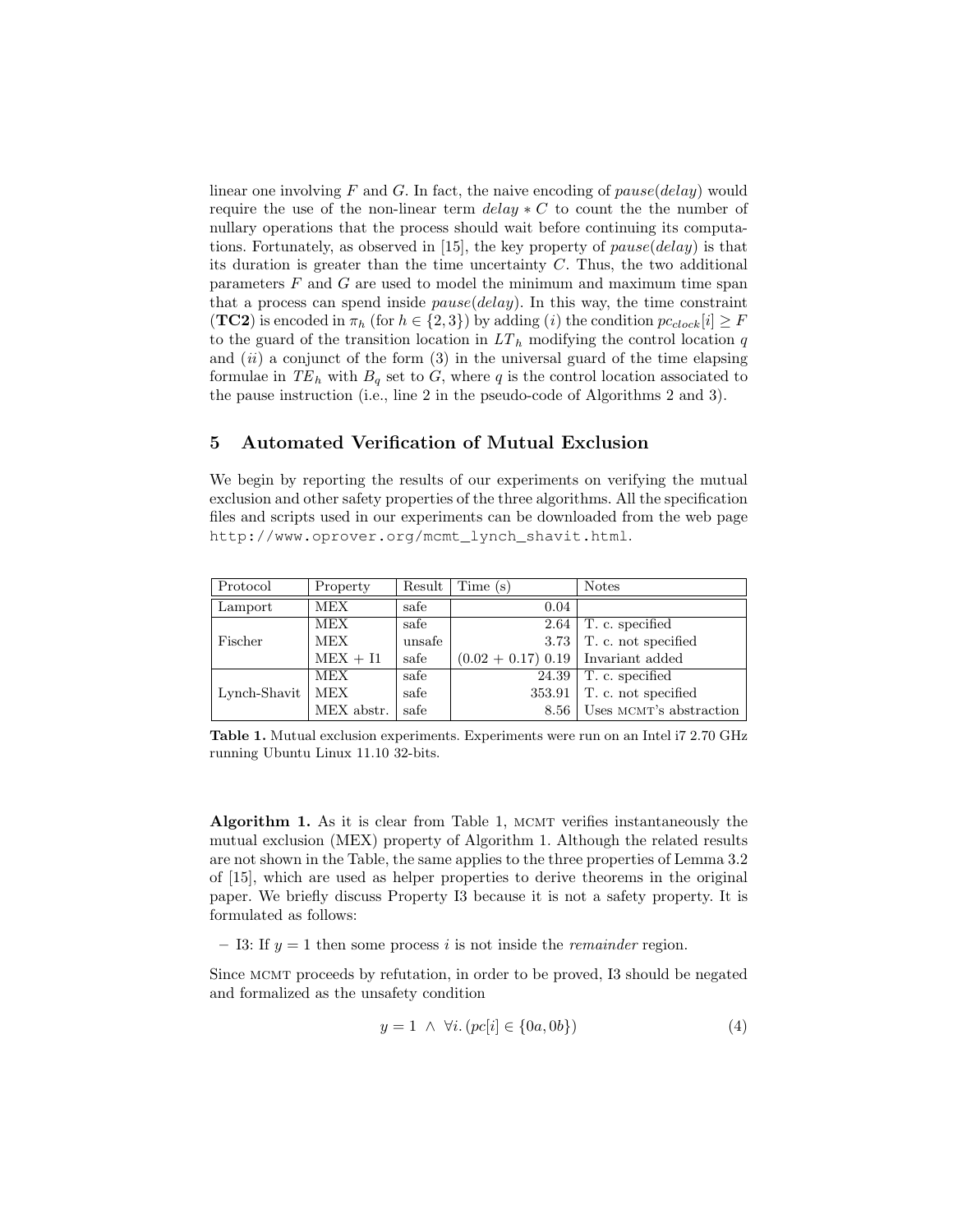which is not an existential formula, i.e., it cannot be handled directly by MCMT. However it is not difficult to build an existential formula whose negation implies the safety property represented by the negation of (4). The idea is to add a historical variable  $H$  that records the id of the process that set  $y$  to 1 last (initially  $H = 0$ ); we use H to replace (4) with the weaker statement

$$
y = 1 \ \land \ \exists i. \ (i = H \land pc[i] \in \{0a, 0b\}) \tag{5}
$$

which corresponds to the invariant

– I3': If  $y = 1$  then the process H that set  $y = 1$  last is not inside the *remainder* region.

We shall implicitly use similar tricks to transform some other safety lemma statements arising in our experiments.

Algorithm 2. As discussed in Section 4, mutual exclusion for Algorithm 2 depends on timing constraints. This is confirmed by MCMT, as reported in the rows 2-3 of Table 1. Also, it appears that checking mutual exclusion with the help of Lemma 4.1 (I1), as suggested by [15], yields a substantial performance improvement, see row  $4$ , MEX  $+$  I1 (in order to use a Lemma, MCMT first verifies it and then adds it to the set of system axioms).

Algorithm 3. Algorithm 3 combines the previous two and guarantees both mutual exclusion (even without timing constraints) and deadlock-freedom (with timing constraints). In Table 1 we check with MCMT that Algorithm 3 has the mutual exclusion property, even without timing constraints (rows 5-6). MCMT implements only a rudimentary form of abstraction which might be used during invariant search. Since mutual exclusion for Algorithm 3 does not depend on timing information at all, one can try to ask the tool to abstract away any timing information: with this proof strategy, mutual exclusion without timing constraints is established much quicker (compare lines 7 and 6 from Table 1). We just mention that it is possible to quickly check with mcmt also other lemmata from [15], e.g., those that are used as ingredients for the proof of the deadlockfreedom property.

#### 6 Automated Verification of Deadlock Freedom

Algorithms 2 and 3 have the deadlock freedom property: interestingly, time bounds for waiting time are independent on the size of the network and can be expressed as linear polynomials  $p(C, G)$  involving the parameters G and C. This raises the possibility of verifying deadlock-freedom using mcmt, even if mcmt can only accept safety problems. We first show how to do it with manual intervention and then we fully automatize the whole procedure by synthesizing both invariants and polynomial bounds.

#### 6.1 Verification

We first suppose that we already know the linear polynomials giving the time bounds  $(p(C, G) = 2 * G + 5 * C$  for Algorithm 2 and  $p(C, G) = 2 * G + 9 * C$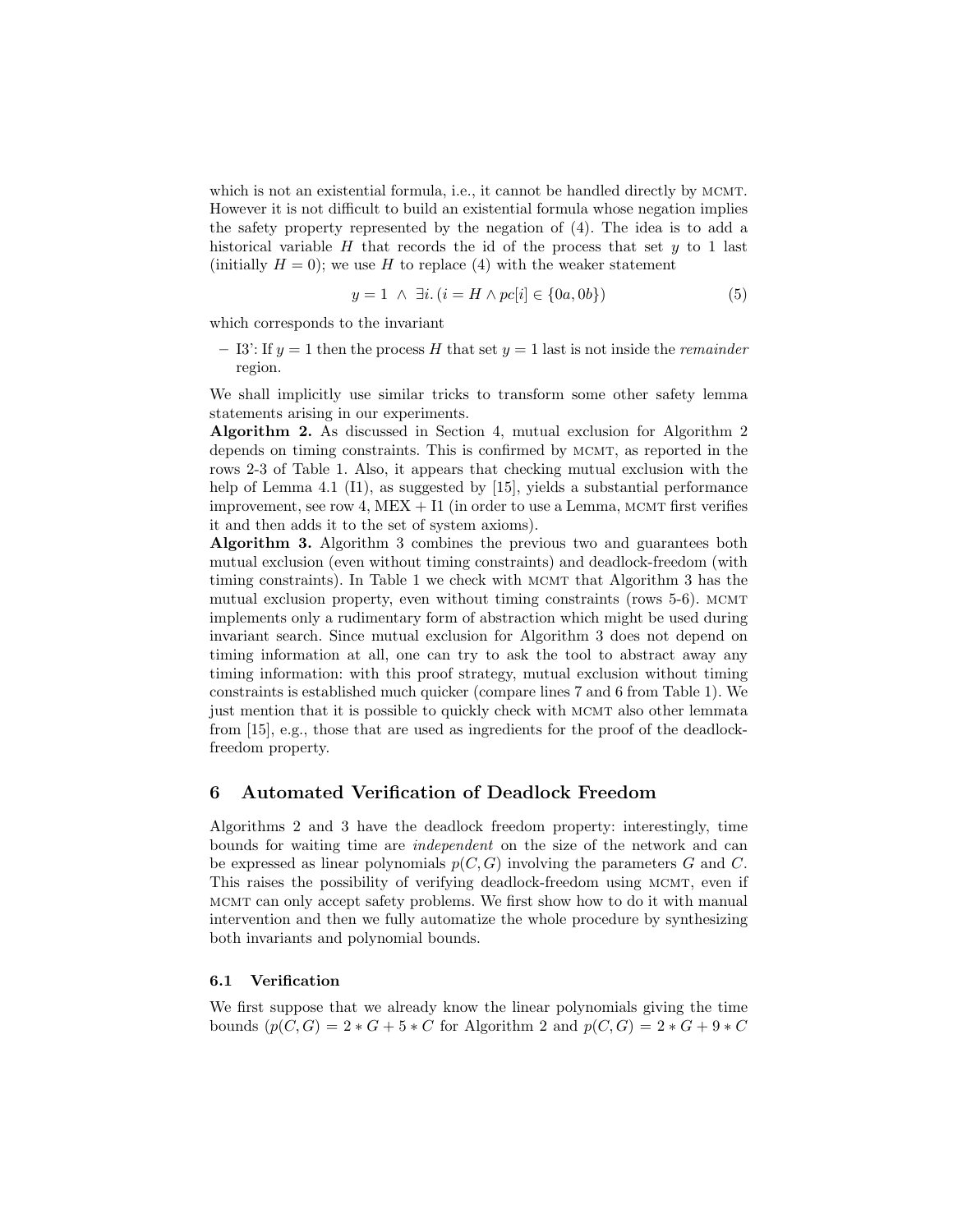for Algorithm 3); we just want to check that such bounds are correct by using mcmt. Thus we want to check that "if some process is in the trying region, and no process is in the critical region, then before  $p(C, G)$  time units have passed some process enters the critical region". The first idea is the following:

- (i) we add an absolute clock  $\text{abs}_{clock}$  and a boolean flag k to the specification (the Boolean flag  $k$  is permanently turned to true as soon as one process reaches the critical region);
- (ii) we initialize the system by putting  $abs_{clock} := 0, k := \text{false}$ , and by saying that no process is in critical region and that the process having N as an id is in the trying region  $(N$  is a new parameter of type INT subject to the constraint  $N > 0$ ;
- (*iii*) we consider unsafe the states in which  $abs_{clock} > p(C, G)$  and  $k = false$ .

For various reasons, the above idea is not correct (indeed MCMT returns UNSAFE if you implement it, even if the chosen bound  $p(C, G)$  is correct). We need to identify these reasons and make the suitable adjustments to our plan.

The reason for a *first adjustment* is clear: MCMT adopts the stopping failures model (due to the presence of universal quantifiers in transitions guards) and in the stopping failures model deadlock freedom does not hold (as a trivial counterexample, consider the run in which a process  $i$  sets the shared register  $x$  to  $i$ and then crashes, thus preventing any other process to access the critical region forever). However, crashes can be tolerated without losing deadlock freedom, provided some key actors do not crash: there is a limited (albeit sufficient) possibility to tell this to MCMT. Notice that, whenever MCMT adopts the stopping failures models, it automatically relativizes quantifiers to non-crashed processes (see [4] for details). Recall also that a process that crashes is crashed forever: as a consequence, processes that are existentially quantified in the unsafety formula cannot be crashed. Thus, the proposal is to use as unsafety formula the disjunction of the following three existential sentences:

$$
\exists i_1 \, \exists i_2 \, (i_1 = N \land i_1 \neq i_2 \land x = i_2 \land k = \text{false} \land abs_{clock} > p(C, G) \tag{6}
$$

$$
\exists i_1 (i_1 = N \land x = i_1 \land k = \text{false} \land abs_{clock} > p(C, G))
$$
\n(7)

$$
\exists i_1 (i_1 = N \land x = 0 \land k = \text{false} \land abs_{clock} > p(C, G))
$$
\n(8)

In this way we are guaranteed that process  $N$  (i.e., the one who was trying to access the critical region from the very beginning) does not get crashed and that, in case an undesired state is reached, it will be reached either with an uninitialized shared register or with the shared register set to the id of a non crashed process. This is much weaker than saying that there are no crash failures at all, but it is sufficient for our problems.

Still, MCMT gives UNSAFE and now comes the reason for our second adjustment: we need to constrain the initial states to be "reachable" states of our Algorithms 2 and 3. The notion of "reachable state" needs not to be definable, however we can overapproximate it by using suitable lemmata. This is in a sense the strategy of [15]: suitable lemmata describing seemingly interesting properties of the reachable states are invented, then they are formally proved and finally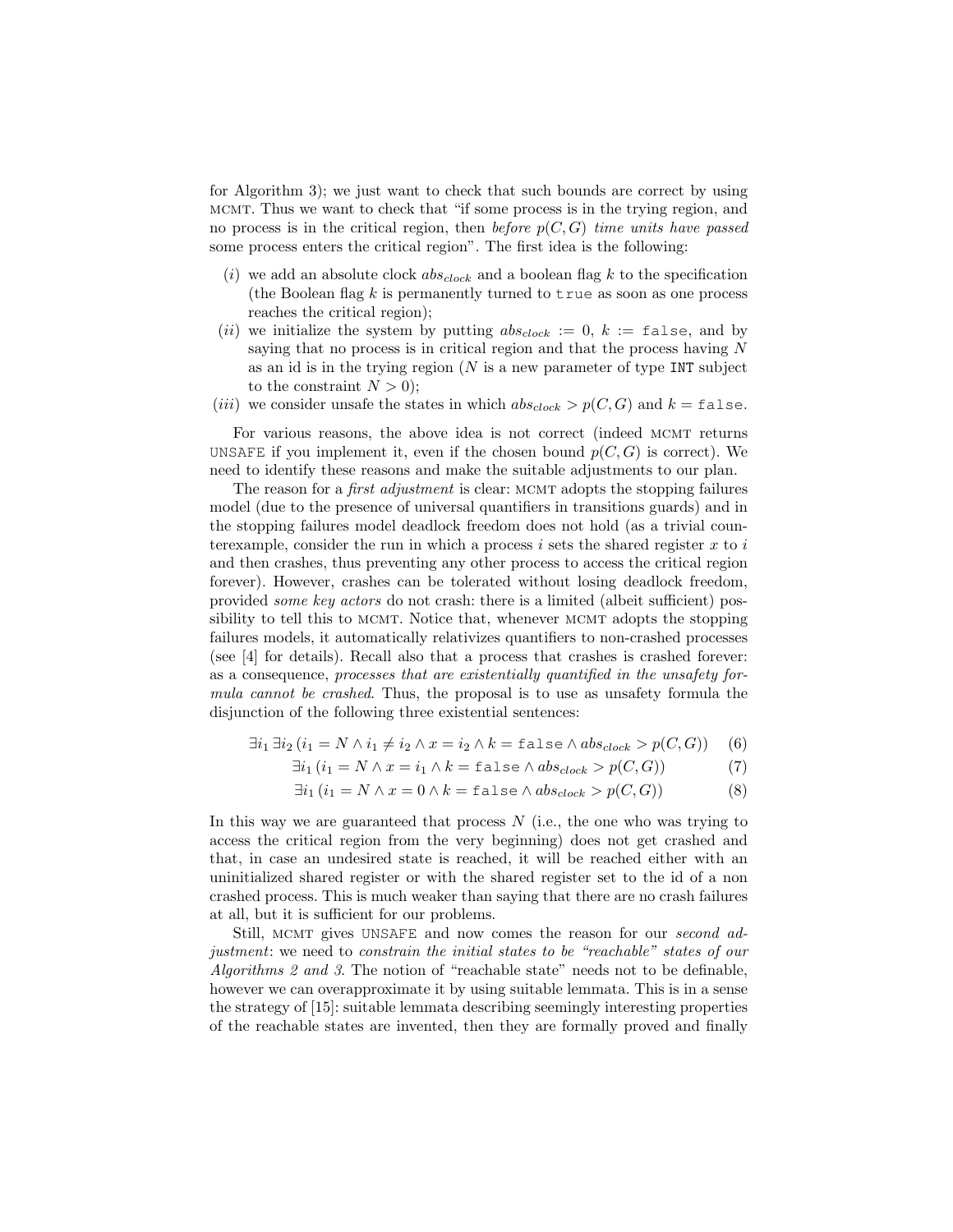they are used when proving the correctness of time bounds for deadlock freedom. In our experiments, we proposed two lemmata for Algorithm 2 and three lemmata for Algorithm 3; such lemmata are checked by using MCMT itself (in a total amount of time of 8.95 sec. for Algorithm 2 and 236.51 sec. for Algorithm 3) and then they are added as system axioms to the specification file of the time bounds for deadlock-freedom (we shall see below how to automatically synthesize the lemmata). In other words, we try to prove that the deadlock-freedom property and the related time bound for the access to the critical region apply to all the states that satisfy the lemmata we found, independently on whether such states are really reachable or not.

But now another problem arises: MCMT diverges. In fact, termination is not guaranteed at all, because we are outside the scope of decidability results known from the literature. However, the divergence source is limited and we can fruitfully apply a well-know model checking technique, namely *acceleration* (this will be our third and last adjustment). The point is that the sequence of the two transitions formed by line code  $\mathbb{L}$  (for a fixed process i) and time elapsing can be indefinitely applied: we need to insert a further transition modeling  $n$  executions of this sequence for an arbitrary  $n$ . This is definable in the format accepted by mcmt, details are shown in the Appendix A below. After this last adjustment, mcmt is able to check the time bounds in 80.97 sec. and in 1374.38 sec. for Algorithms 2 and 3, respectively.

#### 6.2 Synthesis

The insertion of the accelerated transition is the only manual intervention that is actually needed. In fact, both the lemmata used to overapproximate the set of reachable states and the polynomial  $p(C, G)$  can be synthesized.

**Invariant Synthesis.** Suppose first the polynomial  $p(C, G)$  is fixed; let us run MCMT on our Algorithm 2 (or 3), with the unsafety formula given by the disjunction of (6)-(8) and with the initial formula  $I(a, abs_{clock}, k)$  given by the statement suggested in 6.1(ii), namely

$$
abs_{clock} = 0 \land k = \mathtt{false} \land \forall i \left( i = N \to pc[i] \in Try \right) \tag{9}
$$

(here  $pc[i] \in Try$ ) abbreviates a disjunction saying that  $pc[i]$  is equal to one of the locations of the trying region). The tool returns UNSAFE by producing an  $\exists^{I}$ -formula  $P := \exists \underline{i} \phi(\underline{i}, \mathbf{a}[\underline{i}], k, abs_{clock}, N)$ , which means that that during the safety check the formula

$$
\exists \underline{i}\phi(\underline{i}, \mathbf{a}[\underline{i}], k, abs_{clock}, N) \land I(\mathbf{a}, abs_{clock}, k) \tag{10}
$$

is reported to be  $PTS$ -satisfiable. Now notice that  $(6)-(8)$  all contain the conjunct  $i_1 = N$ , which is not modified during the calculus of preimages, thus  $\phi(\underline{i}, \mathbf{a}[\underline{i}], k, abs_{clock}, N)$  is of the kind  $i_1 = N \wedge \psi(i_1, j, \mathbf{a}[i_1], \mathbf{a}[j], k, abs_{clock}, N)$ . Taking into consideration (9) and the instantiation algorithm for PTS-satisfiability given in [10], the PTS-unsatisfiability of (10) means that the formula

$$
\psi(i_1, \underline{j}, \mathbf{a}[i_1], \mathbf{a}[\underline{j}], \mathtt{false}, 0, i_1) \wedge \bigwedge_{i \in i_1, \underline{j}} (i = i_1 \to pc[i] \in Try)
$$
(11)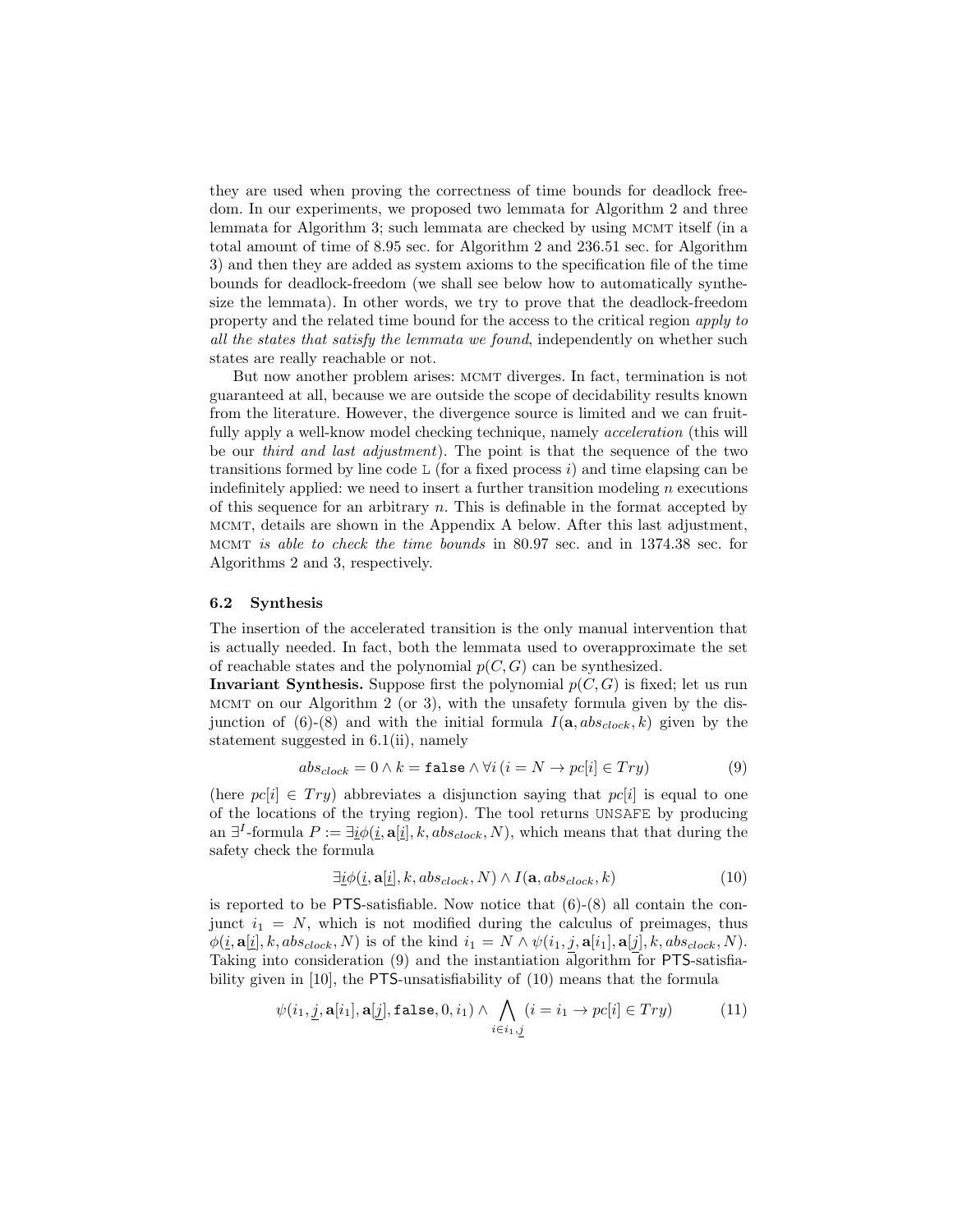is not PTS-satisfiable. The idea is to check whether the negation of this formula can be used as a lemma, i.e., if it is an overapproximation of the set of reachable states. To check this, it is sufficient to run MCMT on the problem having the standard initialization of Algorithm 2 (resp. 3) and having precisely (11) as an unsafe formula. If the tool returns UNSAFE, then the bound  $p(C, G)$  is not correct, because composing the two traces leading to the unsafe sets of states, we have a counterexample showing that the time bound can be violated. If the tool returns SAFE, then we can repeat our attempt of verifying the time bound, but in the new run we add the negation of (11) as a system axiom. As a consequence, the formula (10) is not satisfiable anymore and the tool won't exit if  $\exists i \phi(i, \mathbf{a}[i], k, abs_{clock}, N)$  is produced. Of course, the tool may still produce an UNSAFE outcome, in which case the procedure must be repeated. In the end, provided divergence does not arise, the tool either synthesizes enough lemmata and certifies that the time bound is correct or it finds a counterexample for it. Time Bounds Synthesis. The above procedure works independently on the fact whether the time bound we suggest to the tool is correct or not, thus it is possible to use it in order to get the optimal polynomial  $p(C, G)$ . In fact, what we are looking for is a linear polynomial  $\alpha * C + \beta * G$  with positive integers coefficients: we can just begin with  $\alpha = 1, \beta = 1$  and then increment the values with a dichotomic search as soon as we get a counterexample. The statistics of our experiments, for values close to the optimum, are reported in Table 2.

| Protocol<br>$\alpha, \beta$ |       | Bound Holds | Iterations | Time (s) |
|-----------------------------|-------|-------------|------------|----------|
|                             | 2, 2  | NO          | 1          | 62.06    |
|                             | 2, 4  | NO          | 5          | 110.68   |
| Fischer                     | 2, 5  | YES         | 8          | 155.56   |
|                             | 2,6   | YES         | 6          | 130.69   |
|                             | 2, 10 | YES         | 3          | 51.25    |
|                             | 2, 2  | NO          | 1          | 224.74   |
|                             | 2, 8  | NO          | 11         | 5764.42  |
| Lynch-Shavit                | 2, 9  | YES         | 16         | 27995.78 |
|                             | 2, 10 | YES         | 10         | 6935.91  |
|                             | 2, 14 | YES         | 3          | 974.06   |

Table 2. Time bounds synthesis. The table reports the attempts of checking a polynome with given  $\alpha$  and  $\beta$  coefficients. The optimal values found (2.5 for Fischer and 2. 9 for Lynch-Shavit) coincide with the known theoretical optimal bounds. Experiments were run on an Intel i7 2.70 GHz running Ubuntu Linux 11.10 32-bits.

## 7 Discussion

We have described how mutual exclusion and deadlock-freedom of a class of timing-based algorithms can be specified and automatically verified by the model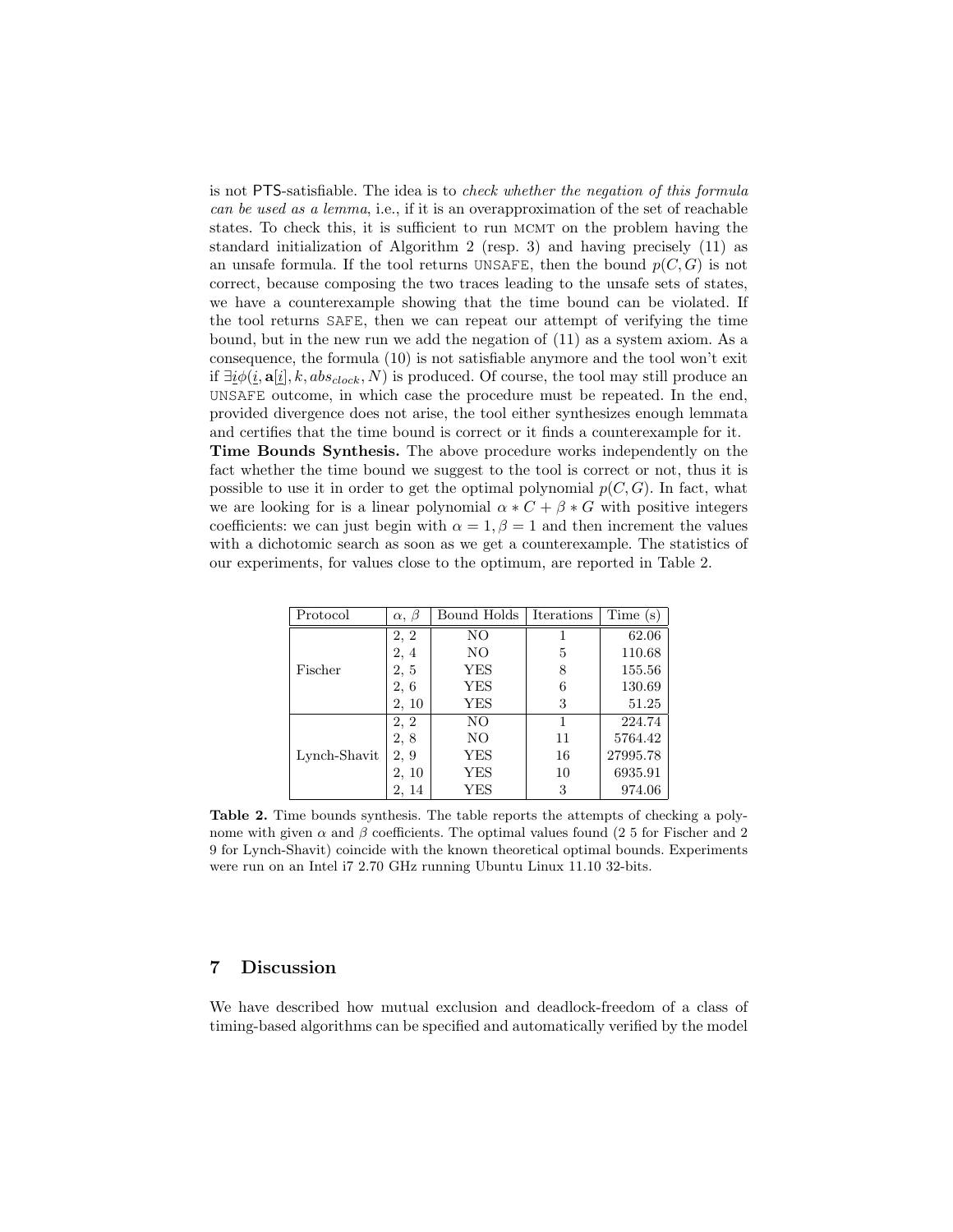checker mcmt. We have highlighted how two kinds of being parametric are supported by our framework, namely with respect to the number of processes in the system and the symbolic constants in the timing constraints. We have illustrated our approach on the Lynch-Shavit algorithm.

To the best of our knowledge, it is the first time that a formal and automatic analysis of this algorithms is performed. Key to the automated verification of deadlock-freedom is the use of acceleration (to avoid non-termination) combined with the automated synthesis of invariants to be used as lemmata in the main proof (to realize a fully automated analysis procedure).

Related Work. To the best of our knowledge, analysis techniques for the verification of parameterized systems seldom consider the two dimensions of the parameters as we do here. For example, [9, 17] consider only finite-state processes while [3] presents a method for the verification of a parametric number of timed automata with real-valued clocks. Our notion of parameterized timed systems is strictly more general than that in [9, 17] by allowing for arithmetic variables and that of [3] by allowing for location invariants (see Section 2) in timed transitions.

There is also a substantial body of work on the analysis of safety properties for parameterized systems with an arbitrary number of processes operating on bounded and unbounded variables, see, e.g., [13, 14, 20]. These methods are not targeted to the verification of timing-based algorithms and consider only safety properties whereas we also tackle the problem of verifying a restricted class of liveness properties. The approach in [8] uses SMT techniques to verify systems with several dimensions in the parameters but it only supports invariant checking or bounded model checking.

In [5, 7, 19], SAL is used to model check several timed systems. In contrast to our approach that is fully automatic, these approaches require some amount of user interaction, which is reasonable given the large size of some of the systems (especially those in [5]). The model checker Uppaal [22] is capable of automatically checking both safety and liveness of timed automata without timing parameters. An extension of Uppaal described in [12] is capable of synthesizing linear parameter constraints for the correctness of the timed automata. Both of these approaches are not parametric in the number of processes. Our approach is parametric both in the number of processes and in the time constraints but does not attempt to perform the synthesis of linear arithmetic constraints although, in principle, this would possible and we leave it to future work. Here, we focus on the automated synthesis of invariants to be used as lemmata in proving deadlock-freedom.

In our previous work on MCMT  $[6,10]$ , we have only considered safety properties of parametric systems while here we verify also a restricted class of liveness properties. Furthermore, the analysis presented here is much more fine-grained than that in [6], because, for instance, specific time interval bounds are considered for each step of the protocols and not just for few relevant locations. This additional precision in the formalization significantly increases the difficulty of the verification tasks.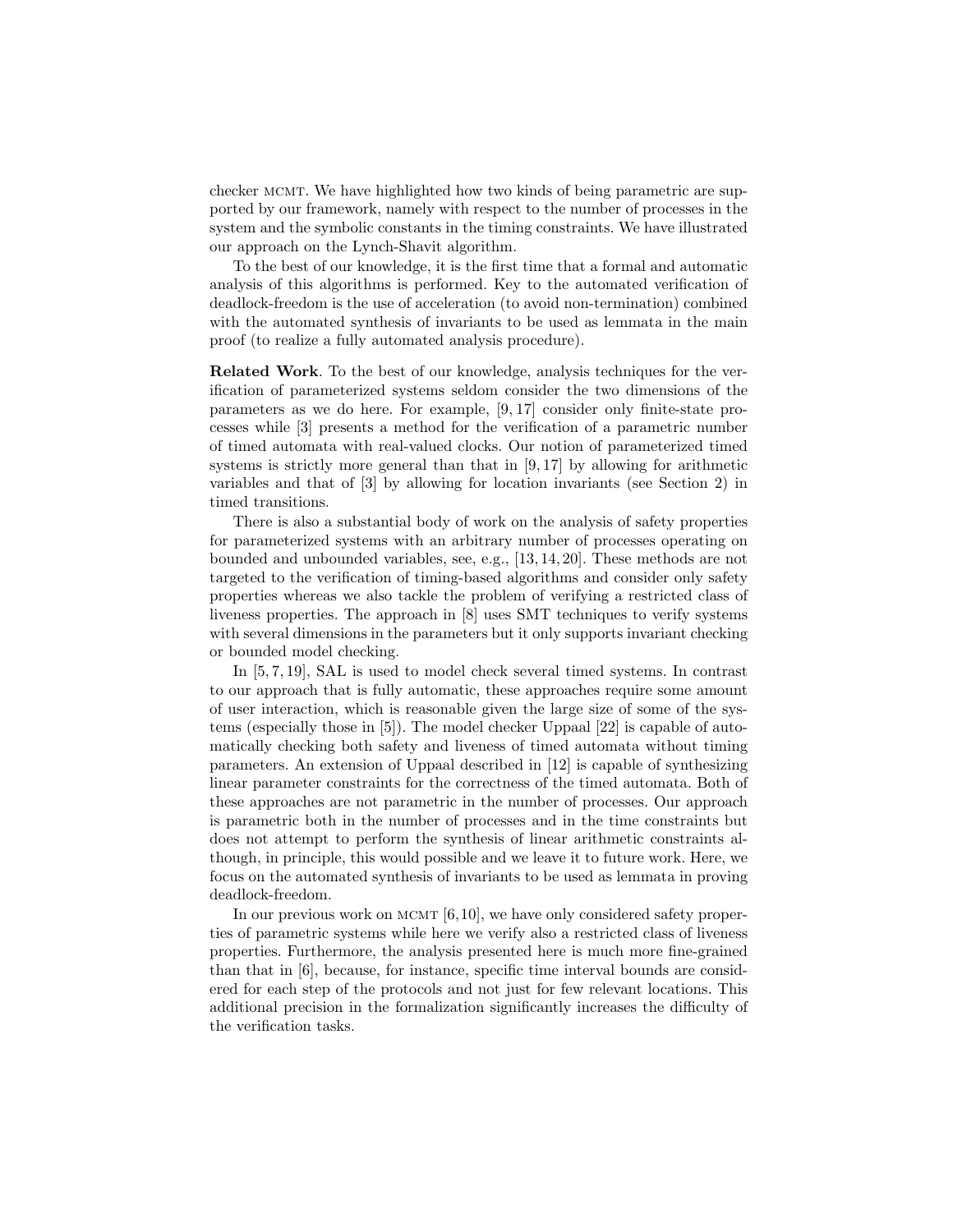#### References

- 1. P. A. Abdulla, G. Delzanno, N. B. Henda, and A. Rezine. Regular model checking without transducers. In TACAS, volume 4424 of LNCS, pages 721-736, 2007.
- 2. P. A. Abdulla, G. Delzanno, and A. Rezine. Parameterized verification of infinitestate processes with global conditions. In CAV, LNCS, pages 145–157, 2007.
- 3. Parosh Aziz Abdulla and Bengt Jonsson. Model checking of systems with many identical timed processes. Theoretical Computer Science, pages 241–264, 2003.
- 4. F. Alberti, S. Ghilardi, E. Pagani, S. Ranise, and G. P. Rossi. Universal Guards, Relativization of Quantifiers, and Failure Models in Model Checking Modulo Theories. JSAT, 8:29–61, 2012. Available at http://jsat.ewi.tudelft.nl/ content/volume8/JSAT8\_2\_Alberti.pdf.
- 5. G. Brown and L. Pike. Easy Parameterized Verification of Biphase and 8N1 Protocols. In TACAS, pages  $58-72$ , 2006.
- 6. A. Carioni, S. Ghilardi, and S. Ranise. MCMT in the Land of Parametrized Timed Automata. In Proc. of VERIFY 10, 2010.
- 7. B. Dutertre and M. Sorea. Timed systems in sal. Technical Report SRI-SDL-04-03, SRI International, Menlo Park, CA, 2004.
- 8. J. Faber, C. Ihlemann, S. Jacobs, and V. Sofronie-Stokkermans. Automatic Verification of Parametric Specifications with Complex Topologies. In IFM, volume 6396 of LNCS, pages 152–167, 2010.
- 9. Yi Fang, Nir Piterman, Amir Pnueli, and Lenore D. Zuck. Liveness with invisible ranking. Software Tools for Technology, 8(3):261–279, 2006.
- 10. S. Ghilardi and S. Ranise. Backward reachability of array-based systems by SMT-solving: termination and invariant synthesis. LMCS, 6(4), 2010. Available at http://www.lmcs-online.org/ojs/viewarticle.php?id= 694&layout=abstract.
- 11. S. Ghilardi and S. Ranise. MCMT: A Model Checker Modulo Theories. In Proc. of IJCAR 2010, LNCS, 2010.
- 12. T. Hune, J. Romijn, M. Stoelinga, and F. W. Vaandrager. Linear Parametric Model-Checking of Timed Automata. In TACAS, pages 189–203, 2001.
- 13. S. Krstic. Parameterized system verification with guard strengthening and parameter abstraction. In AVIS, 2005.
- 14. S. K. Lahiri and R. E. Bryant. Predicate abstraction with indexed predicates. ACM Transactions on Computational Logic (TOCL), 9(1), 2007.
- 15. N. A. Lynch and N. Shavit. Timing-based mutual exclusion. In Proc. of IEEE Real-Time Systems Symposium, pages 2–11, 1992.
- 16. Nancy A. Lynch. Distributed Algorithms. Morgan Kaufmann, 1996.
- 17. A. Pnueli, S. Ruath, and L. D. Zuck. Automatic deductive verification with invisible invariants. In Proc. of TACAS 2001, volume 2031 of LNCS, 2001.
- 18. S. Ranise and C. Tinelli. The SMT-LIB Standard: Version 1.2. Technical report, 2006. Available at http://www.SMT-LIB.org/papers.
- 19. W. Steiner and B. Dutertre. Automated Formal Verification of the TTEthernet Synchronization Quality. In Proc. of the NASA Formal Methods Symposium, 2011.
- 20. M. Talupur and M. Tuttle. Going with the flow: Parameterized verification using message flows. In *Proc. of FMCAD 08*, page ??, 2008.
- 21. mcmt web site. http://www.dsi.unimi.it/˜ghilardi/mcmt/.
- 22. Uppaal. http://www.uppaal.com.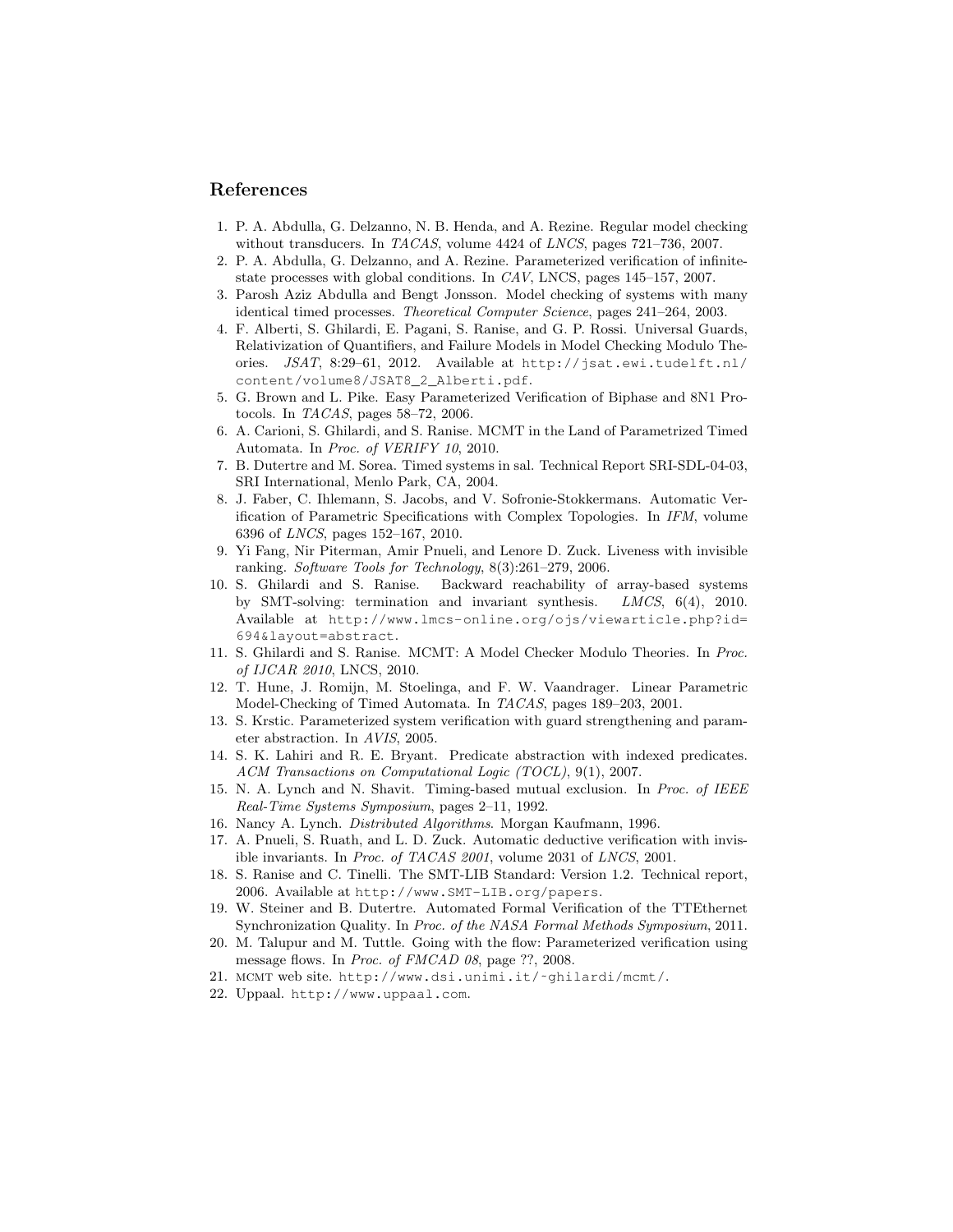#### A The accelerated transition

In this Appendix we discuss the formal details concerning the accelerated transitions we introduced in our experiments.

Let us analyze the following sequence of steps (in Algorithm 2 or 3): a process i with local clock  $pc_{clock}[i] \geq c_1$  executes the line code L, then time has an increment by  $\varepsilon \in [c_1, c_2]$ , then i executes line L again, then time has another increment  $\varepsilon \in [c_1, c_2]$ , etc. etc. If this is done *n* times, the result is the following composed transition (let us call it  $\tau_n$ )

$$
\exists i \,\exists \varepsilon_1 \cdots \varepsilon_n \qquad (pc[i] = \mathbf{L} \ \land \ pc_{clock}[i] \ge c_1 \ \land \ \bigwedge_{k=1}^n c_1 \le \varepsilon_k \le c_2 \ \land \ \land \ \forall j \neq i \, (pc[j] \notin RM \cup \{2\} \rightarrow pc_{clock}[j] + \sum_k \varepsilon_k \le c_2) \ \land \ \land \ \forall j \, (pc[j] = 2 \rightarrow pc_{clock}[j] + \sum_k \varepsilon_k \le G) \ \land \ \land \ abs'_{clock} = abs_{clock} + \sum_k \varepsilon_k \ \land \ \land \ pc'_{clock} = \lambda j. (\text{if } j = i \text{ then } 0 \text{ else } pc_{clock}[j] + \sum_k \varepsilon_k))
$$

(for simplicity, we omitted the updates of the arrays, like the location array  $pc$ , which are updated identically; we also generically called RM the locations in the remainder region). Now, during MCMT runs for our deadlock freedom problems, existential formulae K such that the formulae  $Pre(\tau_n, K)$  are more and more informative (varying  $n$ ) arise, so that backward search does not terminate. The acceleration technique consists in inserting a *single* extra transition  $V_{n \geq M} \tau_n$ (for some  $M$ ) in the specification file: if this operation succeeds, the termination problems caused by the preimages of the  $\tau_n$  would be solved. The key question is whether transitions  $\bigvee_{n \geq M} \tau_n$  are definable in the format allowed for MCMT transitions. An answer is supplied by the following

**Proposition 1.** Suppose that  $c_2 > c_1$  and that  $M \geq \frac{c_1}{c_2-c_1}$ . Then  $\bigvee_{n \geq M} \tau_n$  is equivalent to

$$
\exists i \exists \varepsilon \ge M * c_1 \qquad (pc[i] = L \land pc_{clock}[i] \ge c_1 \land \land \forall j \ne i (pc[j] \notin RM \cup \{2\} \to pc_{clock}[j] + \varepsilon \le c_2) \land \land \forall j (pc[j] = 2 \to pc_{clock}[j] + \varepsilon \le G) \land \land abs'_{clock} = abs_{clock} + \varepsilon \land \land pc'_{clock} = \lambda j.(if \ j = i \ then \ 0 \ else pc_{clock}[j] + \varepsilon))
$$

*Proof.* All what we need is to show for every  $\varepsilon$  that

$$
\varepsilon \geq M * c_1 \Leftrightarrow \exists n \geq M \exists \varepsilon_1, \ldots, \varepsilon_n \in [c_1, c_2] \text{ s.t. } \varepsilon = \sum_{k=1}^n \varepsilon_k.
$$

Since the right-to-left side is obvious, it is sufficient to prove the inclusion

$$
[M * c_1, \infty) \subseteq \bigcup_{n \ge M} [n * c_1, n * c_2]
$$
 (12)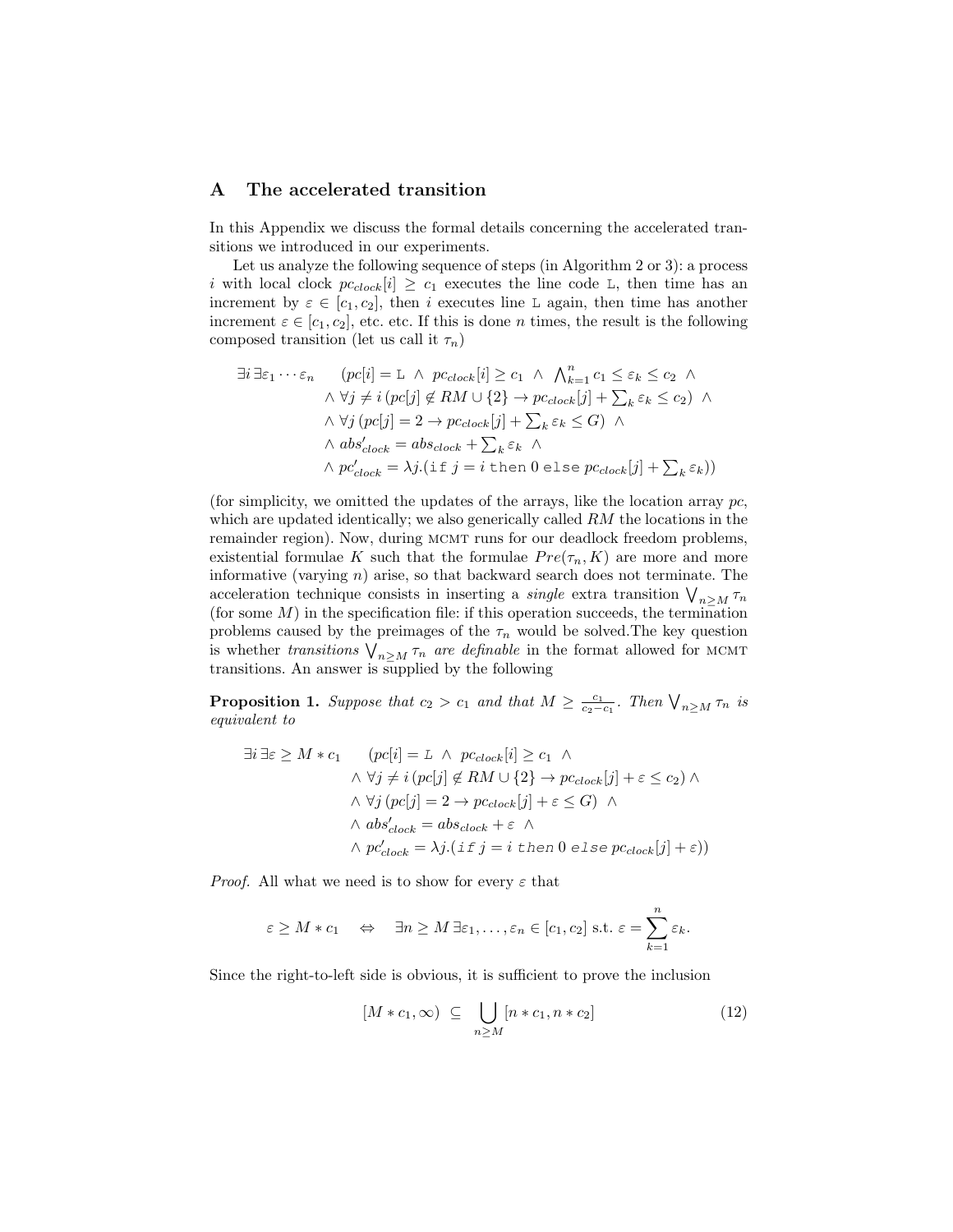(in fact, if (12) holds, for any  $\varepsilon \geq M * c_1$  there is some  $n \geq M$  such that  $n * c_1 \leq$  $\varepsilon \leq n * c_2$  and we can take  $\varepsilon_1 = \cdots = \varepsilon_n := \varepsilon/n$ . To show (12) it is sufficient to prove that for  $\tilde{n} \geq M$  the intervals  $[\tilde{n} * c_1, \tilde{n} * c_2]$  and  $[(\tilde{n} + 1) * c_1, (\tilde{n} + 1) * c_2]$ overlap, i.e. are such that  $(\tilde{n} + 1) * c_1 \in [\tilde{n} * c_1, \tilde{n} * c_2]$ . However (since  $c_1$  is positive)  $(\tilde{n} + 1) * c_1 \in [\tilde{n} * c_1, \tilde{n} * c_2]$  is equivalent to  $(\tilde{n} + 1) * c_1 \leq \tilde{n} * c_2$  and to  $c_1 \leq \tilde{n} * (c_2 - c_1)$ , thus any  $\tilde{n} \geq M$  has this property.

In our situation, we have  $c_1 = 1$  and  $c_2 = C$ ; thus Proposition 1 applies for  $C > 1$  and  $M \geq 1/(C-1)$ . If we put  $M := [1/(C-1)]$ , the above Proposition indicates an accelerated transition solving our divergence problem (we say that a transition is accelerated if, after adding it to the current set of transitions, the new runs that arise are obtained from old runs by replacing a sequence of steps by a single new step). Still there is the problem that the atom  $\varepsilon \geq \lceil \frac{1}{C-1} \rceil$  is not linear (hence it cannot be handled by the backhand SMT solver of MCMT); in addition, the case  $C = 1$  is not covered. In our experiments we used the transition

$$
\exists i \exists \varepsilon \ge 1 \qquad (pc[i] = \bot \wedge pc_{clock}[i] \ge 1 \wedge \negthickspace \wedge \forall j \ne i (pc[j] \notin RM \cup \{2\} \rightarrow pc_{clock}[j] + \varepsilon \le C) \wedge \negthickspace \wedge \forall j (pc[j] = 2 \rightarrow pc_{clock}[j] + \varepsilon \le G) \wedge \negthickspace \wedge abs_{clock}^{\prime} = abs_{clock} + \varepsilon \wedge \negthickspace \wedge pc_{clock}^{\prime} = \lambda j. (\text{if } j = i \text{ then } 0 \text{ else } pc_{clock}[j] + \varepsilon))
$$

By the above Proposition, this transition is an accelerated transition in case  $1 \geq \frac{1}{C-1}$  and  $C > 1$ , that is only in case  $C \geq 2$  (otherwise it may introduce spurious runs). However, since we luckily succeeded in proving time bounds for deadlock freedom in this way, these time bounds apply to the general case too (trivially, if they apply to honest and possibly spurious runs, they in particular apply to all honest runs). Notice also that whenever we check tightness of these time bounds, mcmt returns UNSAFE, hence it does not diverge and we do not need the accelerated transition at all.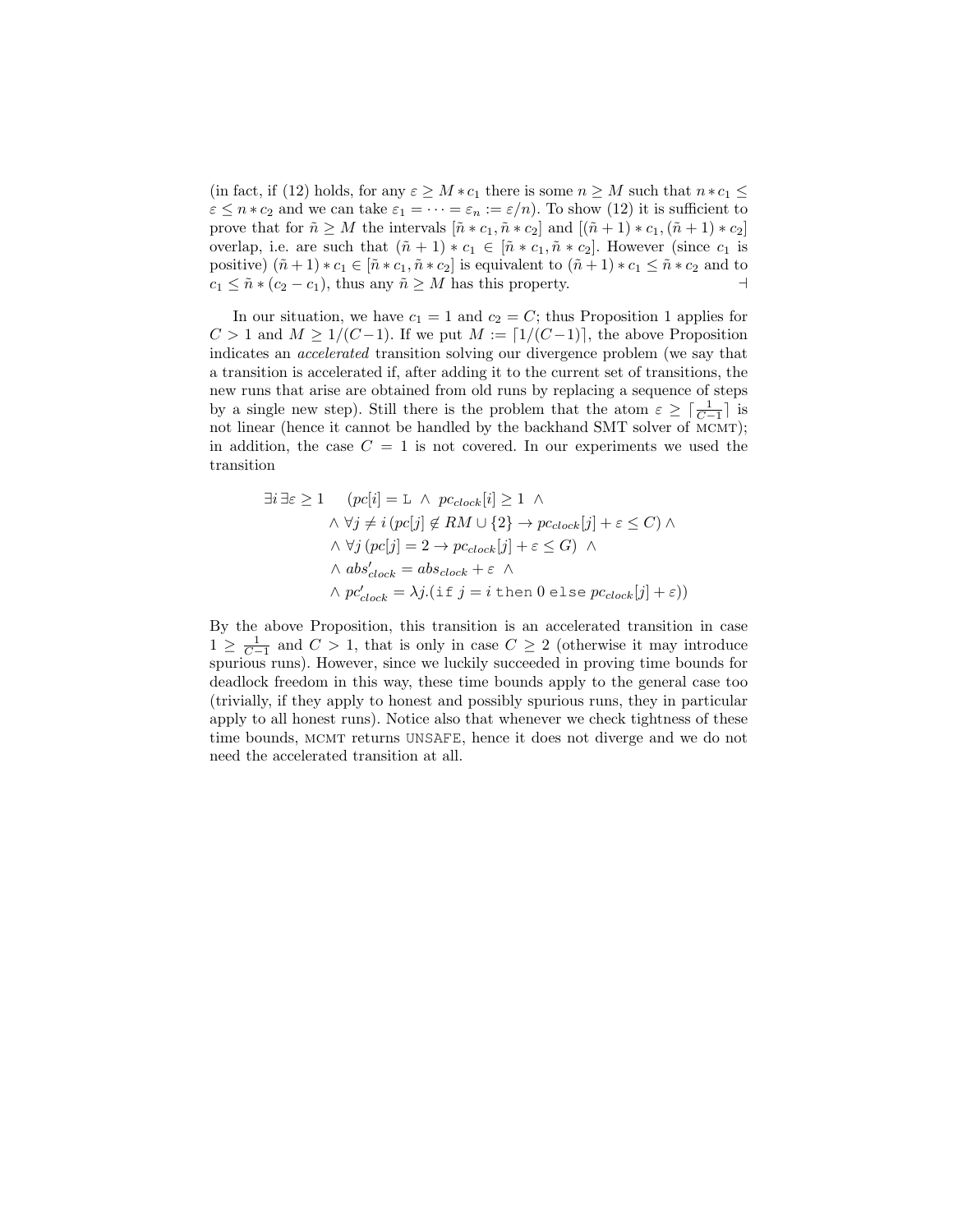## B The formalization of Algorithm 2

We report the full formalization of Algorithm 2 (the Fischer protocol) as a parameterized timed system  $\pi := \langle \mathbf{p}, \mathbf{a}, Ax, I, LT, TE \rangle$ . We have

$$
\mathbf{p} := \langle C, F, G \rangle,
$$
  
\n
$$
\mathbf{a} := \langle pc, pc_{clock}, x \rangle,
$$
  
\n
$$
Ax := \{ G \ge F, F \ge C, C \ge 1, pc \in [1, 9], \text{global}(x), \forall i. pc_{clock}[i] \ge 0 \},
$$
  
\n
$$
I := \forall i. pc[i] = 1 \land x = 0.
$$

The location transition formulae in  $LT$  are derived from the pseudo-code of Algorithm 2 and are reported in Figure 2 (the names of the locations from Figure 1 have been renamed progressively as  $1, \ldots, 9$  to make comparison with location transitions easier).

The time elapsing transition  $TE$  is specified as follows:

$$
\exists \varepsilon > 0. \left[ \begin{matrix} x' = x \ \land \, pc' = pc \ \land \ \forall j \ \phi_G \ \land \\ pc'_c = \lambda j.(pc_c[j] + \varepsilon) \end{matrix} \right]
$$

where  $\phi_G$  is the conjunction of the following two conditions

$$
pc[j] \neq 1 \land pc[j] \neq 4 \land pc[j] \neq 6 \land pc[j] \neq 9 \to pc_c[j] + \varepsilon \leq C
$$
  

$$
pc[j] = 4 \to pc_c[j] + \varepsilon \leq G
$$

(the two conditions give upper bounds for the time a process can stay in a location from the trying or exit region).